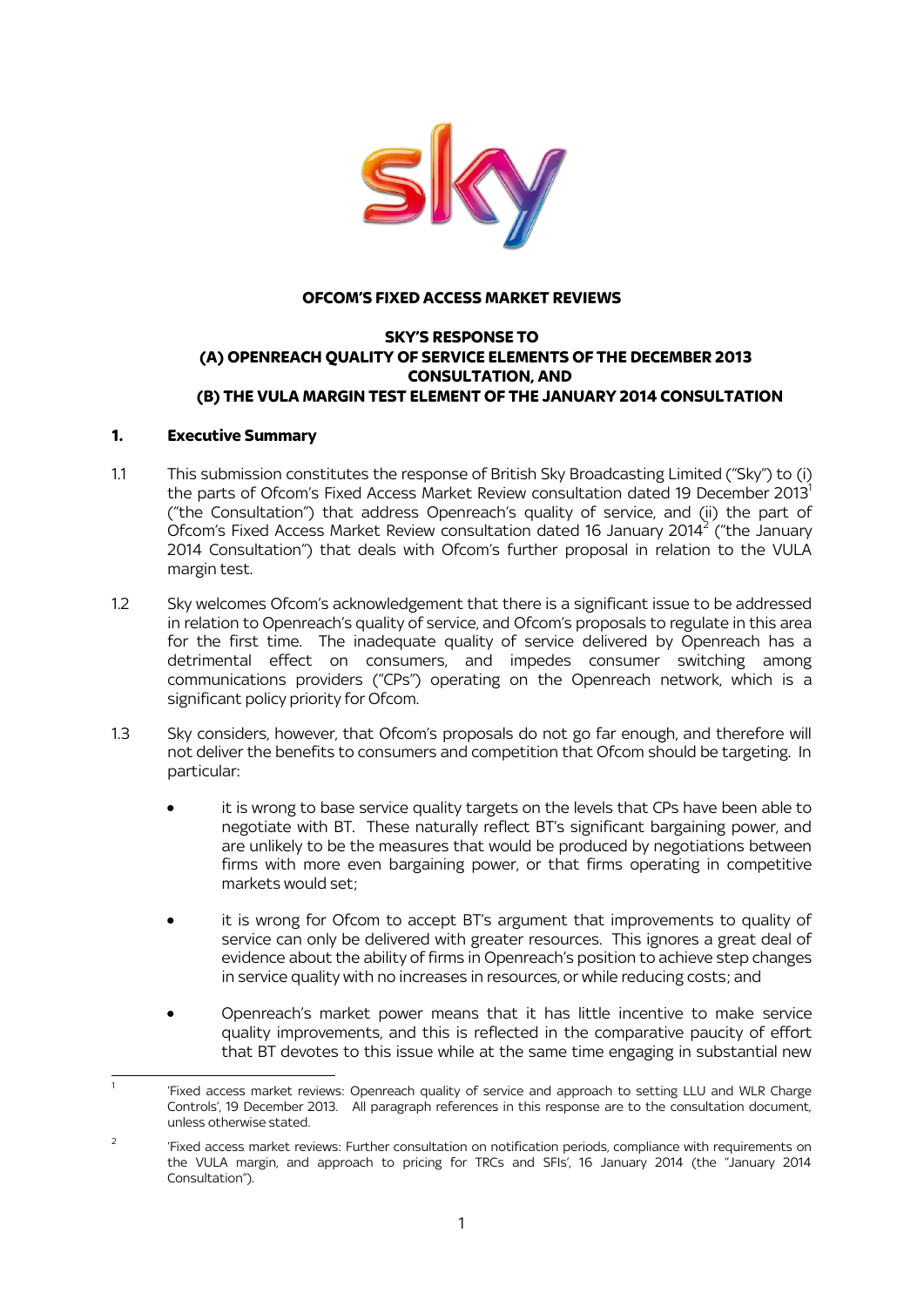programmes of activity. It is Ofcom's role to take on responsibility for driving Openreach to strive for improvements in the quality of services it delivers, on behalf of UK consumers. Little is likely to change without further intervention by Ofcom.

- 1.4 Sky considers that Ofcom must now engage fully in investigating the potential for Openreach to deliver significant improvements in service quality with existing resources, or fewer resources, via improvements in its efficiency and effectiveness – for example, via the types of transformation programmes undertaken by many firms with businesses similar to Openreach.
- 1.5 The remainder of the comments in this submission are without prejudice to these significant flaws in Ofcom's approach.
- 1.6 The most striking feature of the regulated performance standards proposed by Ofcom is their undemanding nature. Ofcom accepts that Openreach's performance in 2012/13 was particularly bad, and therefore uses 2011/12 performance as a 'lower bound' to acceptable performance. Yet Ofcom proposes to set the targets for 2014/15 significantly below 2011/12 performance levels, and aim for levels by 2016/17 that, for two of the three regulated measures, are barely different or no different to 2011/12 levels.
- 1.7 At the same time, using a plainly flawed model provided by Openreach, Ofcom proposes to increase charges for WLA products in order to deliver BT the resources allegedly required to achieve these changes. The flaws in the Openreach model were clearly pointed out to Ofcom by Analysys Mason, and both (i) the report commissioned by Sky, with TalkTalk, from Frontier Economics, and (ii) a separate report commissioned by Sky from Alix Partners, reinforce their criticisms. The cost estimates generated by Openreach's model are not reliable and Ofcom cannot therefore adopt them.
- 1.8 Ofcom's analysis of these matters does not withstand proper scrutiny. Sky considers that, at a minimum, (i) a number of the minimum performance targets can be made more demanding, (ii) first year targets should be increased to at least match 2011/12 levels, and (iii) Ofcom should reject (or at least substantially reduce) the estimates of the level of additional resources requested by Openreach to deliver these modest improvements.
- 1.9 The other issues related to Openreach quality of service discussed in this response are as follows:
	- Definition of "provision appointment completion by appointment date" (Section 4). Sky reiterates its position that a provision appointment should not be regarded as being completed if the line fails within 28 days of provision. The reason given by Ofcom for rejecting that proposal is not cogent;
	- Granularity of service quality targets (Section 5). Sky agrees with Ofcom's proposal to adopt a uniform performance standard in 9 regions (plus Northern Ireland), rather than the 26 regions (plus Northern Ireland) proposed in Ofcom's July 2013 consultation. However: (i) CP forecasts required by BT under SLAs should be aligned with this approach, and (ii) this should not be permitted to justify Openreach removing more granular reporting of KPIs;
	- Scope of the service quality regime. Sky considers that there are strong reasons for including SMPF and particularly GEA within the scope of the regime, rather than limiting it to WLR and MPF;
	- Transparency of reporting data and KPIs; scrutiny of MBORCs. It is essential that CPs are provided with sufficient information to be able to monitor Openreach's performance. Sky supports Ofcom's proposals in relation to reporting, and to extend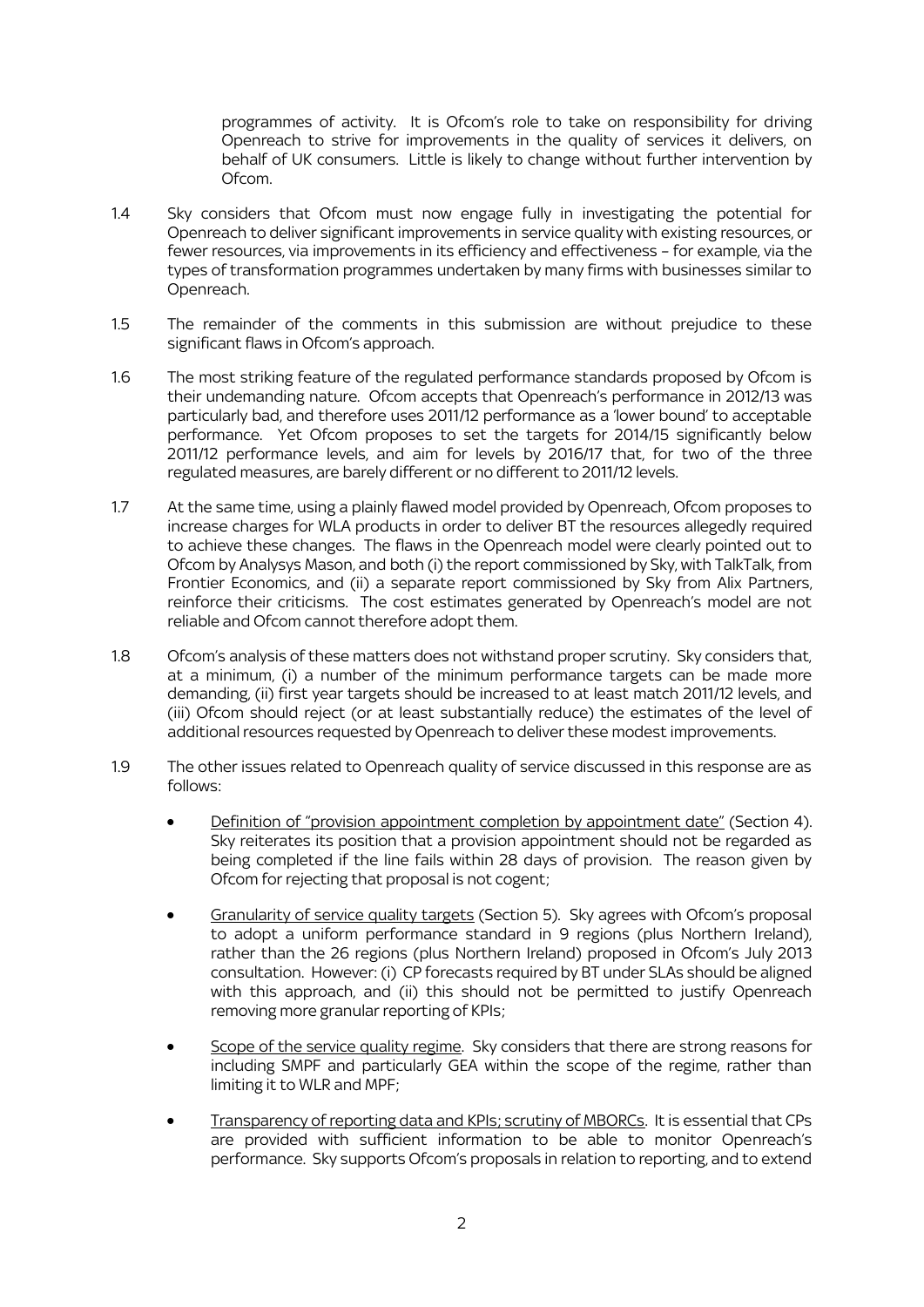the range of KPIs reported by Openreach. Sky considers that Ofcom should also play a role in scrutinising the legitimacy of MBORC declarations by Openreach; and

Publication of guidance on enforcement. Clear guidance by Ofcom on the consequences for BT of breaching the proposed minimum standards will play a key role in ensuring the effectiveness of the new regime. It is therefore disappointing that Ofcom has not, to date, produced any such guidance. Sky considers that Ofcom should do so as soon as possible.

### **January 2014 Consultation**

1.10 In Section 10 we comment briefly on Ofcom's January 2014 consultation on proposals to require six monthly reporting by BT in relation to the VULA margin. Sky supports that proposal. Moreover, we consider that Ofcom should publish its proposed guidance on the VULA margin as soon as possible, and that such publication does not need to be tied to publication of the final statement concluding the FAMR. Ofcom has also indicated that it would seek data from BT in order to run the test shortly after finalisation of its proposals. Sky considers that Ofcom should seek such data within four weeks of publication of its final guidance.

### **2. The need for a fundamental change in approach by Ofcom**

- 2.1 Sky welcomes Ofcom's further consultation in relation to Openreach's quality of service as part of the Fixed Access Market Review. As Ofcom has acknowledged, the quality of services delivered by Openreach affects consumers both directly – for example in terms of the length of time that they must wait to get a new line installed, or have a fault repaired – and indirectly by disincentivising switching between CPs. Sky continues to consider that regulation by Ofcom of the quality of service delivered by Openreach is both necessary and appropriate.
- 2.2 We appreciate the significant initial efforts that Ofcom has made to engage with this issue, and to develop a regulatory framework in relation to it.
- 2.3 That said, however, Sky considers that there are flaws in Ofcom's approach, which fundamentally undermine the prospect of it delivering the benefits to consumers and competition that Ofcom should be targeting. In particular:
	- (a) it is wholly inappropriate to use quality standards included in existing SLAs as the basis for regulated service quality standards; and
	- (b) Ofcom's approach fails to consider the scope for higher quality of service delivered via efficiency improvements.
- 2.4 We discuss each of these in more detail in the following sub-sections.
- 2.5 Sky considers that a proper approach to the regulation of Openreach's service quality requires a fundamental change in approach by Ofcom. We discuss this subject in the final sub-section.

### **2(A) It is wholly inappropriate to use quality standards included in existing SLAs as the basis for regulated service quality standards**

2.6 Ofcom's first question (question 3.1) asks whether respondents "*agree that it is appropriate to use the existing SLAs as the basic standard around which to set the new minimum standards*". Sky set out cogent reasons why this is not an appropriate approach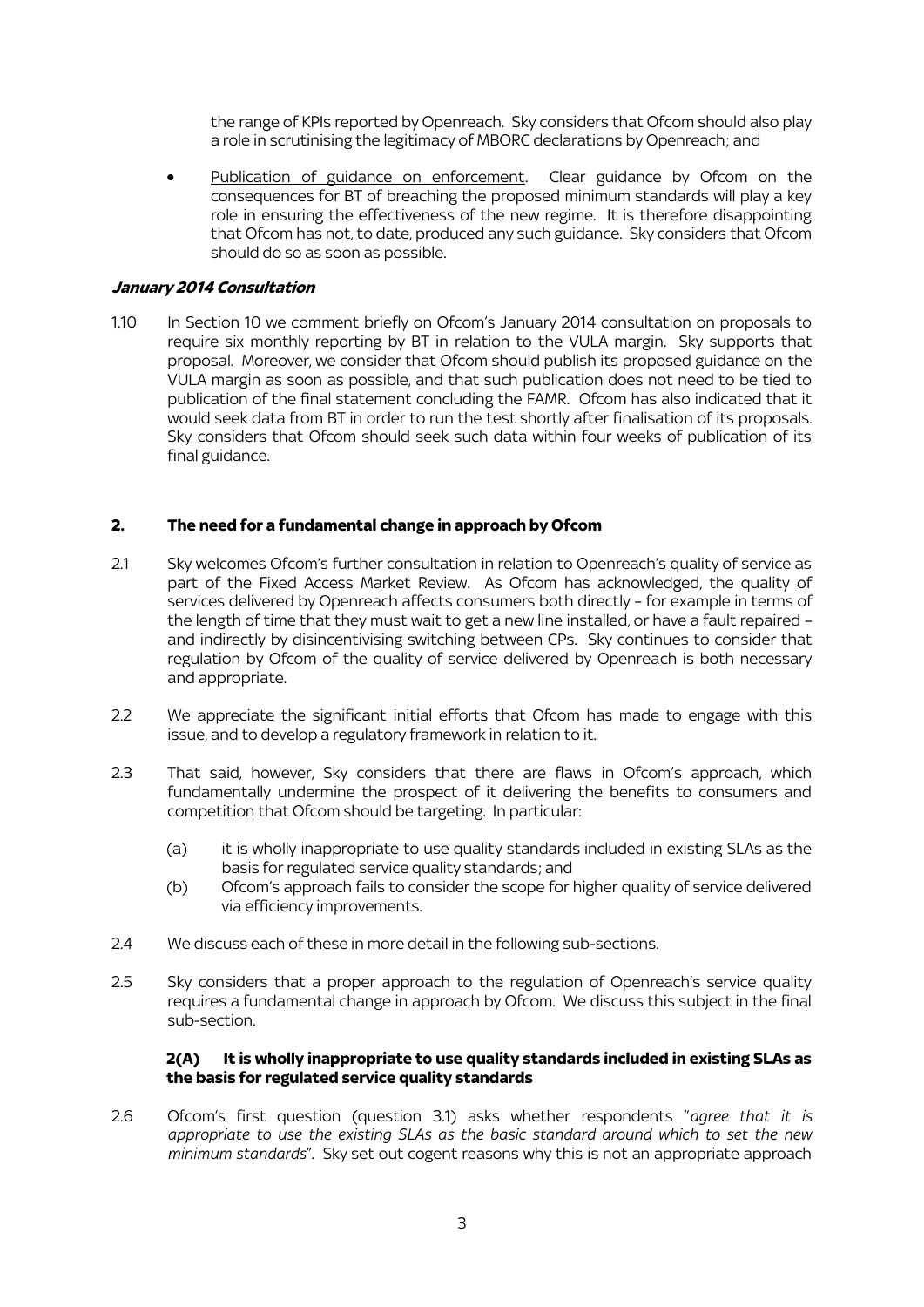in its response to Ofcom's July 2013 Consultation $^3$  (to which Ofcom does not appear to have had due regard). The answer to this question is both clear-cut and opposite to the approach that Ofcom proposes to take. Ofcom's approach to this issue does not have proper regard to BT's significant market power ("SMP").

2.7 Ofcom's July 2013 Consultation found clearly (and appropriately) that BT has SMP in the wholesale supply of LLU and WLR products. That finding is not open to credible challenge. One of the key reasons for Ofcom's finding that BT has SMP in relation to the supply of WLA products is that other CPs lack countervailing buyer power in their dealings with BT. Ofcom concluded:

> "*We consider that there is likely to be insufficient countervailing buyer power to constrain BT's position as a supplier of WLA.*" 4

2.8 Ofcom has recognised the link between countervailing buyer power and bargaining power in previous analysis:

> "*Countervailing buyer power ('CBP') is the extent to which the terminating provider's monopoly position may be counteracted by the latter's bargaining power. CBP is not an absolute concept but, rather, refers to the relative strength of the buyer in its negotiations with the prospective seller for the good or service in question."*<sup>5</sup>

- 2.9 Accordingly, a conclusion that CPs lack countervailing buyer power (as found by Ofcom in July 2013) means that CPs will also have weak bargaining power. This in turn means that the outcomes of negotiations between CPs and BT in relation to products in which BT has SMP will reflect the exercise of BT's bargaining strength, and will be sub-optimal relative to deals that would be reached by firms operating in a competitive market, or with more equal bargaining positions.
- 2.10 The plain implication is that it is implausible that the service standards that are included in the SLAs which CPs have been able to negotiate with BT are adequate – i.e., equivalent to, or even similar to, those that would be negotiated absent BT's SMP and therefore strong bargaining power. It cannot be assumed by Ofcom that the terms of any "agreement" reached between BT and CPs reflects a satisfactory outcome on the part of CPs, or consumers.
- 2.11 As indicated in Sky's response to the July 2013 Consultation, it is appropriate to consider parallels with Ofcom's regulation of BT's charges for wholesale products. Ofcom clearly recognises that, absent regulation, BT would exercise its SMP and set wholesale charges that are too high and which, if left unregulated, would cause significant detriment to consumers. Accordingly, during charge control reviews Ofcom devotes substantial effort, based on years of accumulated experience, to estimating appropriate levels of charges – reflecting those that a firm would set if it did not have SMP – and then constrains BT's charges to those levels.
- 2.12 It would obviously be absurd for Ofcom to replace such a process by one in which CPs were required to negotiate wholesale charges with BT, with Ofcom then simply adopting whatever charges BT and CPs had been able to "agree". It makes no more sense to adopt this approach in relation to appropriate targets for the quality of wholesale products and

 $\frac{1}{3}$ 'Fixed access market reviews: wholesale local access, wholesale fixed analogue exchange lines, ISDN2 and ISDN30 – Consultation on the proposed markets, market power determinations and remedies', 3 July 2013 (the "July 2013 Consultation") and Sky's response dated 25 September 2013.

<sup>4</sup> Paragraph 7.72 of the July 2013 Consultation.

<sup>5</sup> Paragraph 7.46, 'Review of the fixed narrowband services wholesale markets; Consultation on the proposed markets, market power determinations and remedies', 19 March 2009.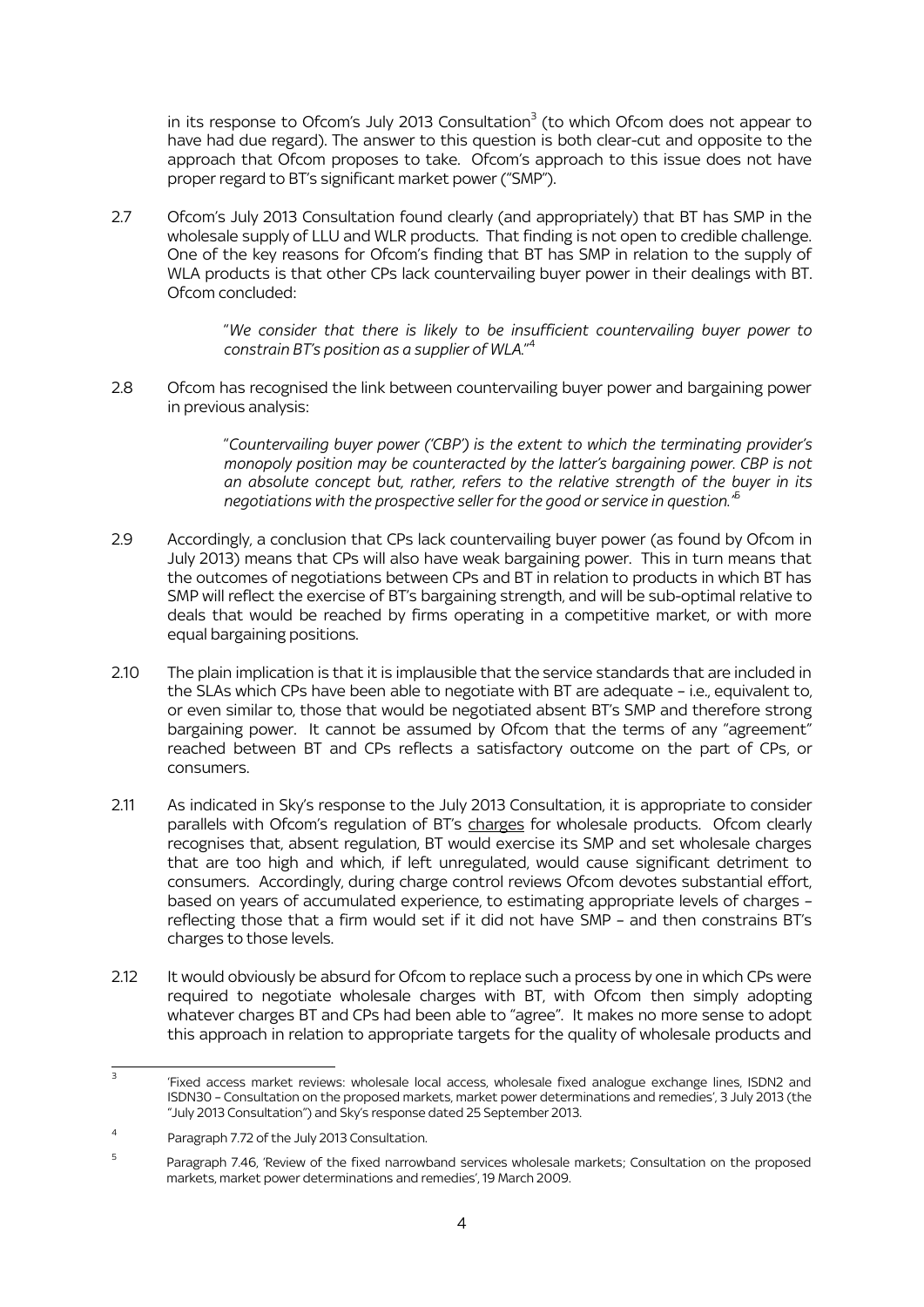services delivered by BT – where the exercise of BT's SMP results in the setting of service quality targets that are, in general, too low. Yet this is precisely the approach that Ofcom appears to believe to be appropriate.

- 2.13 As discussed in more detail in sub-section 2(C), below, Ofcom needs to bring a similar level of investigative effort to determining appropriate service quality targets as it does to setting wholesale charge controls.
- 2.14 Ofcom continues to place weight on the observation that targets included in SLAs have been "agreed" between Openreach and CPs, implying that this means that targets are acceptable to other CPs, and legitimate. For example, in rejecting more detailed investigation of appropriate service level targets, Ofcom states:

"…*we do not consider that we are in a position, absent evidence that more stringent SLA standards are required to set alternative standards***. The existing SLA standards were agreed between industry** (sic) *and there is no clear evidence that shorter timescales are required.*" 6 (Emphasis added.)

2.15 Sky considers that this is plainly inappropriate. In a situation of significantly unequal bargaining power, the fact that those in weaker positions must give way to those in stronger positions in order to move forward cannot be considered to give legitimacy to the so-called "agreement" that has been reached. As Ofcom is fully aware, CPs often have agreed to SLAs only on the basis that discussions about their terms continues because they regard those terms as unsatisfactory. We consider that Ofcom should cease placing weight on the observation that existing SLAs have been "agreed" by CPs.

# **Consumers expect better standards of service**

2.16 As Sky set out in its response to Ofcom's July Consultation, Ofcom's own consumer survey provides clear evidence that consumers expect a higher standard of service than that currently delivered by Openreach today – particularly in relation to the time they are required to wait to have a new line installed.<sup>7</sup> Ofcom's position, that an *average* waiting time of 12 days to have a new line installed – with many consumers having to wait much longer – is acceptable because this is the best that other CPs have been able to negotiate with BT is plainly untenable, and not in accordance with its duty to further the interests of consumers. Given the ability of many companies operating in competitive markets to provide far more timely service to consumers, BT's position that the 12 day target is the best that it can deliver, and Ofcom's acceptance of this proposition, both are plainly untenable.

# **2(B) Ofcom's approach fails to consider the scope for higher quality of service delivered via efficiency improvements**

2.17 Ofcom's framework of analysis of the issue of Openreach's service quality is predicated on a view, advanced by Openreach and apparently accepted by Ofcom, that the only way of delivering better quality of service is by adding more resources – in particular more engineers – which would result in higher costs and higher wholesale charges. Ofcom has, as a consequence, devoted significant effort to seeking to estimate how much additional

 $\frac{1}{6}$ Paragraph 3.13.

 $7$  We note that Ofcom rejects such evidence on the basis that it is not clear that consumers are willing to pay for the types of service levels that the survey showed that they expect. Sky considers that this is an inadequate basis for rejecting this evidence for two reasons. First, as discussed further below, Ofcom's position rests on a belief that service quality can only be improved via increases in resources (and therefore higher prices to consumers) which is unproven. Second, even if Ofcom's position was valid, there are techniques available (such as conjoint analysis) to determine how much consumers would be willing to pay for higher service standards.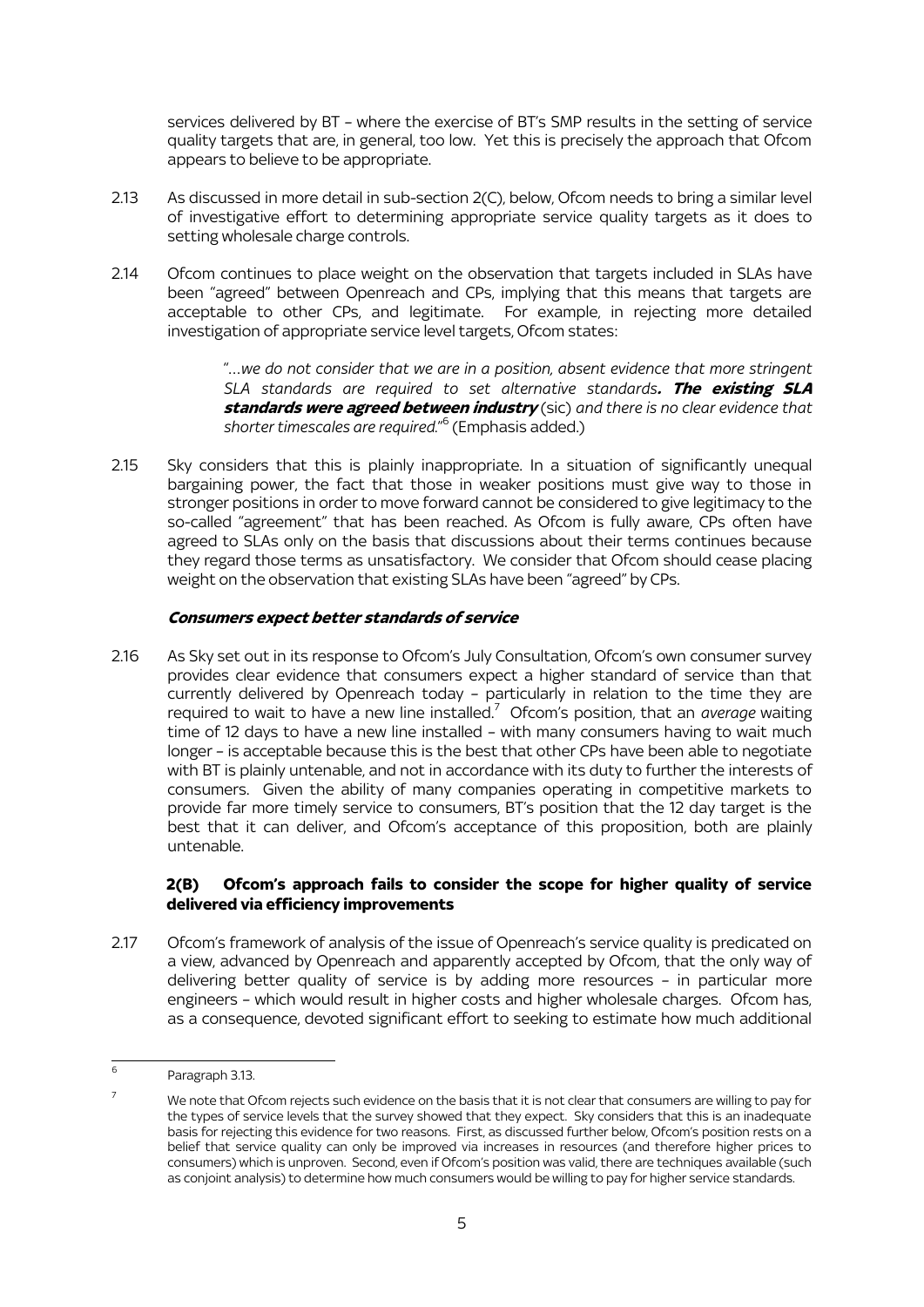funding Openreach requires in order to deliver the modest improvements in service quality that Ofcom proposes to require over the next charge control period.

- 2.18 This analytical framework is inappropriate and of considerable surprise to experts in field force management.<sup>8</sup> It fails to recognise the likelihood that there is significant scope for Openreach to deliver better quality services at existing levels of resources or even with fewer resources.
- 2.19 It is well known that one of the detriments of entrenched SMP is that it enables firms to enjoy 'the quiet life'<sup>9</sup>; they have little need or incentive to seek ways of delivering better products and services, or to search for new, better ways of delivering existing products, to consumers (or other firms in the case of wholesale products). This lack of incentive is exacerbated in this case given that, in relation to WLA products, such improvements are likely disproportionately to favour BT's competitors.<sup>10</sup>  $\overline{a}$
- 2.20 In the past ten years transformation programmes among firms undertaking operational tasks similar to those undertaken by Openreach have become relatively common, both in the UK and other countries. These are firms where the core task is the effective and efficient management of (a) a large field force and (b) network assets, in order to deliver high quality services to end-users, often under significant time and cost pressures. The focus of such programmes normally is to improve service delivery significantly, while at the same time reducing costs. In the past five years in the UK some of the firms that have undertaken significant field force transformation programmes include:
	- EDF Energy
	- npower
	- Scottish Power
	- SSE (Scottish & Southern Energy)
	- Thames Water
	- UK Power Networks
	- Virgin Media
- 2.21 Indeed, as Ofcom is aware from the Sky presentation given in September 2013, Sky itself has undertaken such a programme, with highly positive results.
- 2.22 The consistent experience is that such programmes, when undertaken in a holistic and committed way, are able to deliver significant gains in service delivery, often at the same time as reducing costs. The latter is an important point. Experience from such programmes shows that an assumption that higher quality service can only be delivered by increasing cost is inappropriate.
- 2.23 For example, a recent publication by UK Power Networks, a heavily regulated firm, states:

*"Our Business Transformation programme is already under way… The programme is delivering a fundamental change to our business processes targeted to achieve step change improvements to customer service, cost efficiency and the ability to respond to future requirements. Our goal is to deliver a more efficient and customer centric organisation by April 2015…. We have also delivered a step change in improvement in our quality of supply performance as customer interruptions and customer minutes* 

<sup>-&</sup>lt;br>8 Sky has significant internal field force management expertise and also draws on support from external experts.

 $\alpha$ This observation is often attributed to John Hicks' article 'Annual Survey of Economic Theory: The Theory of Monopoly', 3 Econometrica 1, 8 (1935).

<sup>&</sup>lt;sup>10</sup> There is little doubt that Openreach's management has been strongly incentivised, and made significant achievements, in reducing Openreach's costs, principally to the benefit of BT's shareholders. Cost reductions within Openreach have been a significant source of BT's increasing profitability over the past few years.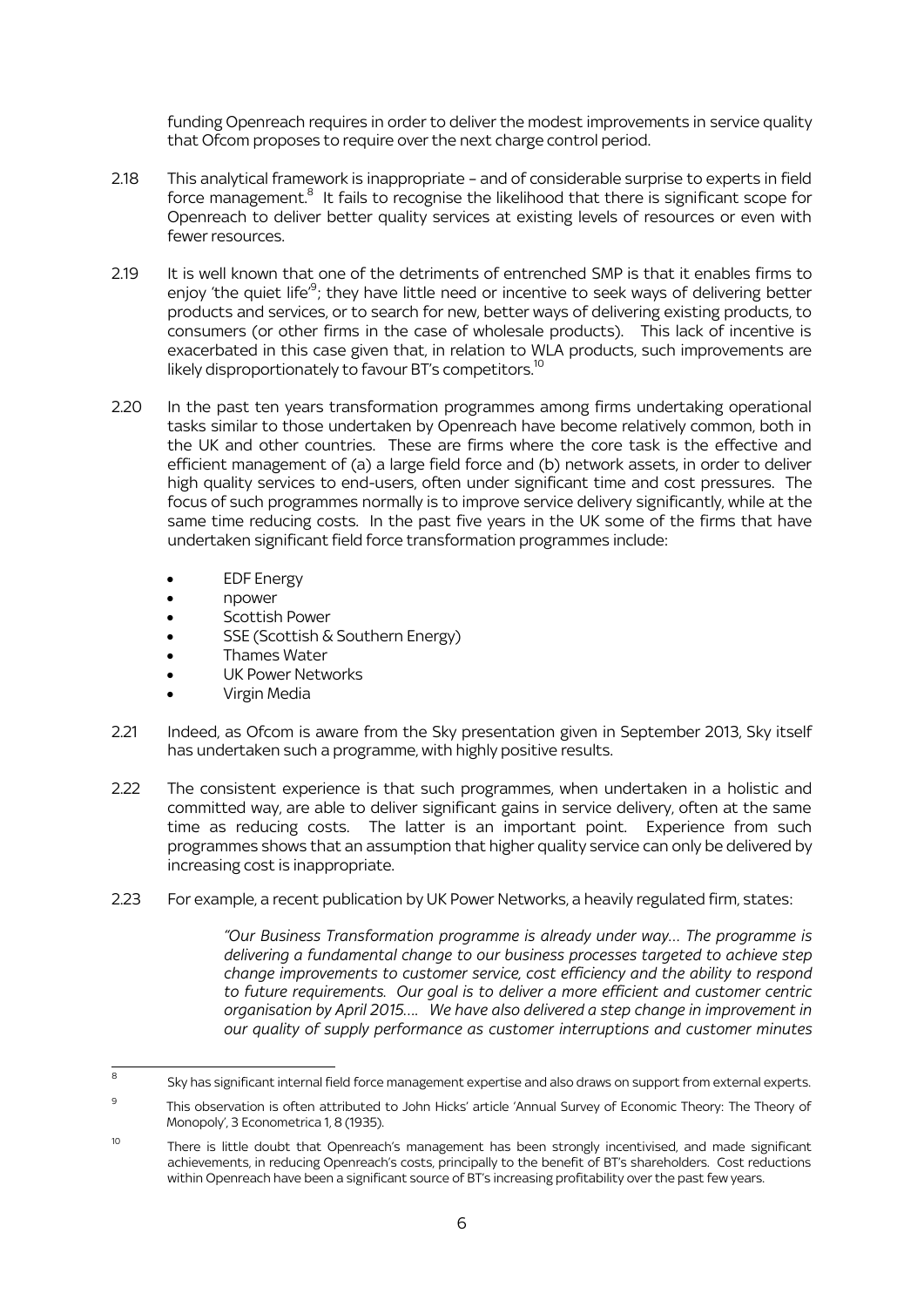lost continue to fall, down 30 per cent and 42 per cent respectively, since 2009/10. *We have also improved our customer service, with complaints down 81%.*" 11

- 2.24 We would urge Ofcom to read UK Power Networks' document closely, to see what can be achieved when a regulated entity has a genuine desire to deliver step change improvements in its operations.
- 2.25 We have seen no evidence either in Ofcom's documents, or via our own interactions with Openreach, that Openreach has devoted similar levels of effort to improving the efficiency and productivity of its operations. On the contrary, based on our interactions with Openreach we consider that it is probable that significant improvements in service quality could be delivered by improving Openreach's efficiency, without the need for substantial additional resources (or even with fewer resources).
- 2.26 Openreach's customers can only lament the absence of any such holistic programme, attitude towards improvement within Openreach, or ambition to turn it into a "*customer centric organisation*". Instead, they face constant feet dragging, "MBORCs", "*glass ceilings*" and excuses for poor performance (notably rain).
- 2.27 More generally, there appears to be a substantial gulf between the level of effort BT is prepared to devote to improving performance within Openreach compared to other parts of its business. BT's presentations to investors regularly focus on the successes it has had in areas of its business where it has been prepared to devote significant effort – for example, in reducing its cost base, rural broadband roll-out, and development of premium sports channels. Yet Openreach's submissions to Ofcom in the context of its quality of service review focus almost entirely on the difficulties it faces, and its alleged inability to overcome those difficulties without significant additional resources. In view of BT's demonstrated ability successfully to undertake projects of very significant scale and complexity, its protestations as to its inability to improve Openreach's service quality without significant additional resources are not credible and cannot be accepted by Ofcom.

# **2(C) A change in approach by Ofcom is required**

- 2.28 While the absence of an ambition significantly to improve service quality on the part of Openreach is understandable, it is disappointing that Ofcom seemingly lacks any appetite to drive improvements in the quality of the provision of wholesale telecommunications services.
- 2.29 Effective utility regulation is founded on the principle that regulators assume responsibility for creating the pressure on monopolies faced by firms operating in competitive markets in order to deliver appropriate outcomes in terms of the quality and price of their services. In industries characterised by entrenched long term natural monopoly, such as that in which Openreach operates, regulators must act as a substitute for competitive forces, on behalf of consumers.
- 2.30 In relation to service quality, it is plain that Openreach will face effective pressure to improve its performance significantly only if and when Ofcom assumes responsibility for creating that pressure. Currently, while Ofcom has recognised that there is a serious problem with Openreach's service quality that needs to be addressed via regulation, it refuses to take on a role of demanding **better** performance by Openreach, accepting broadly that current service quality targets are 'good enough', or as good as Openreach

<sup>.</sup> <sup>11</sup> 'UK Power Networks, Business Plan (2015 – 2023), Annex 12, Business Transformation', July 2013. Available at: [http://library.ukpowernetworks.co.uk/library/en/RIIO/RIIO\\_ED1\\_Business\\_Plan/UKPN\\_Business\\_Transformation.](http://library.ukpowernetworks.co.uk/library/en/RIIO/RIIO_ED1_Business_Plan/UKPN_Business_Transformation.pdf) [pdf,](http://library.ukpowernetworks.co.uk/library/en/RIIO/RIIO_ED1_Business_Plan/UKPN_Business_Transformation.pdf) and attached at **Annex 2**.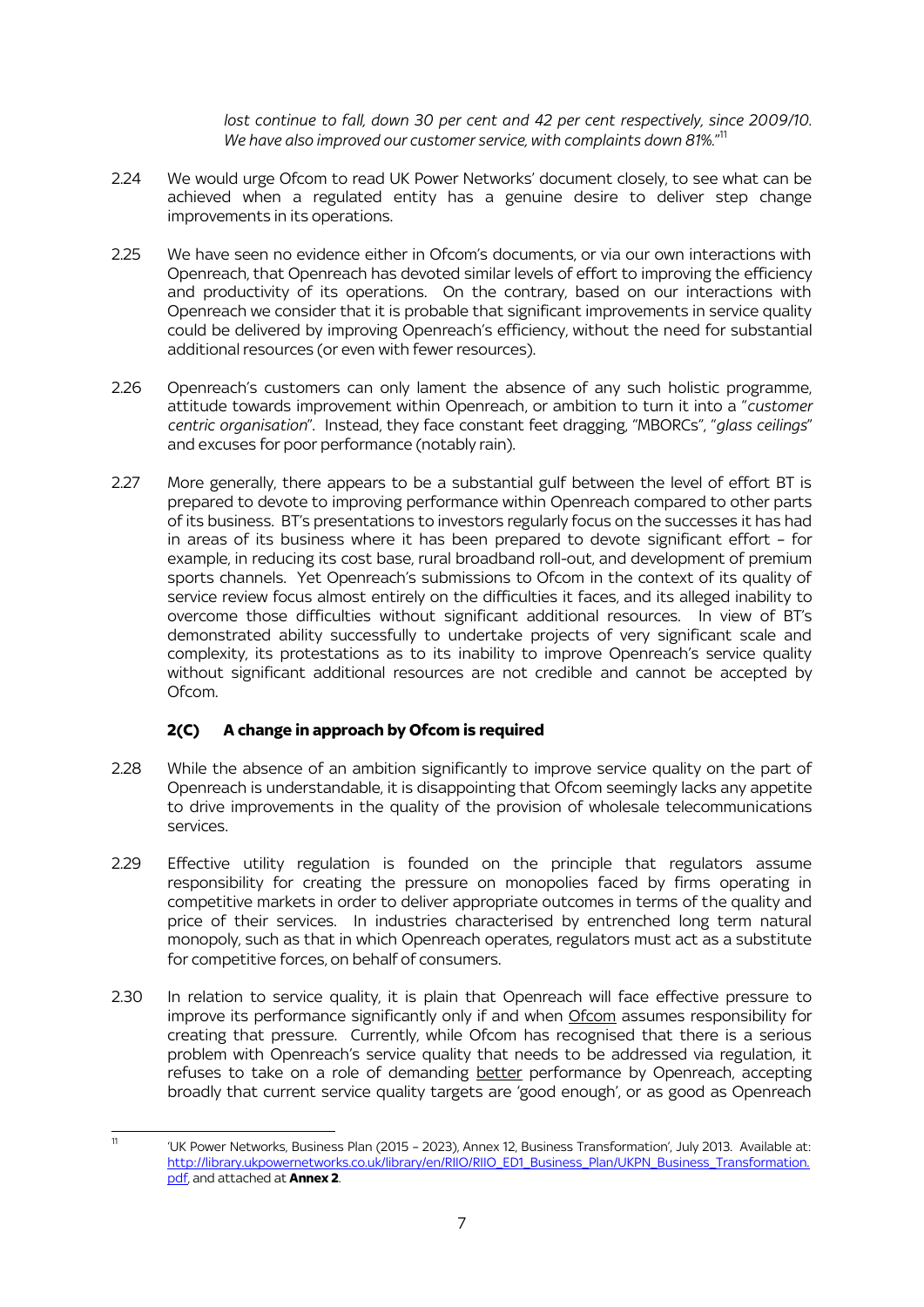can be expected to deliver, and arguing that it does not have the evidence necessary to set alternative (improved) targets to those included in SLAs. For example, as noted above, Ofcom states:

"*we do not consider that we are in a position, absent evidence that more stringent SLA standards are required to set alternative standards.*" 12

- 2.31 This failure by Ofcom to take on responsibility for seeking to drive Openreach to deliver significantly better quality of service – to strive for step change improvements targeted by other regulated firms in the UK - does not accord with its duty to further the interests of UK consumers.
- 2.32 The key focus of Ofcom's scrutiny should now be whether there is scope to increase service quality delivery in Openreach without significant additional resources – for example via the types of modern transformation programmes discussed above, which are widespread among other similarly placed firms. If this is found to be the case, that should be sufficient for Ofcom to set more demanding service quality targets for Openreach – to create the pressure on Openreach to improve performance that is plainly absent.
- 2.33 There is a substantial body of experience available to Ofcom in relation to leading practices in the area of field force management. It includes experience of best practice in relation to some of the key areas that need to be optimised in order to improve the quality of service delivery significantly and minimise operating costs, including those set out in Table 1 below.

| <b>Examples of key areas</b>                                  | <b>Examples of issues in each area</b>                                                                                                                             |  |
|---------------------------------------------------------------|--------------------------------------------------------------------------------------------------------------------------------------------------------------------|--|
| Process standardisation                                       | Whether field tests and diagnosis processes are<br>carried out consistently                                                                                        |  |
| Forecasting & planning processes                              | Extent of investment in analytics<br>$\bullet$<br>Optimising forecasting accuracy<br>٠                                                                             |  |
| Operational practices                                         | Home-based versus operation from centralised<br>depots<br>Level of automation of inventory management<br>$\bullet$<br>processes                                    |  |
| Pre-requisite management                                      | Ensuring that engineers have the right equipment<br>and tools when they turn up to a job                                                                           |  |
| Work structure                                                | Whether engineers are single-skilled or multi-skilled<br>$\bullet$                                                                                                 |  |
| Scheduling efficiency                                         | Whether engineers operate in tightly defined<br>geographic areas, or are allocated so as to minimise<br>wasted traveling time                                      |  |
| Appointment management                                        | Finding times for appointments that suit customers<br>$\bullet$<br>but achieve scheduling efficiency                                                               |  |
| Customer service & interaction                                | Systems for letting customers know when engineers<br>will be arriving<br>Enabling customers to track engineer progress<br>Obtaining customer feedback<br>$\bullet$ |  |
| System integration and end-to-end<br>visibility of operations | Implementing systems that provide real-time, live<br>$\bullet$<br>data on performance                                                                              |  |
| Monitoring and metrics                                        | Granularity, breadth and focus of KPIs<br>Frequency and availability of reporting against KPIs                                                                     |  |
| Organisational change                                         | Ratios of supervisors to technical staff<br>٠<br>Determination of areas of responsibility<br>of                                                                    |  |

#### **Table 1**

# **Key areas that need to be addressed in optimising field force management**

.

 $\overline{12}$  Paragraph 3.13.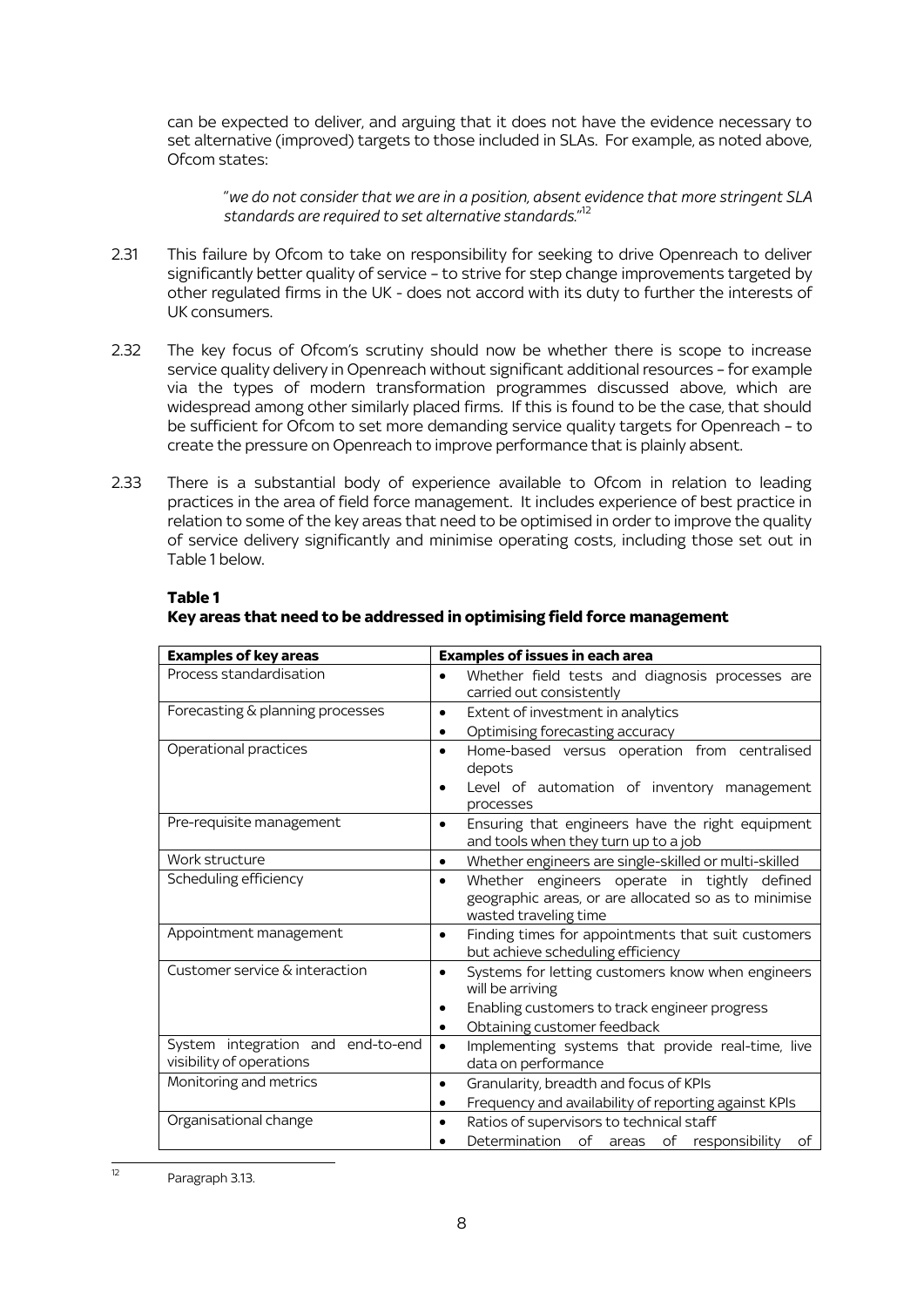|                        | supervisors                                                                                        |
|------------------------|----------------------------------------------------------------------------------------------------|
| System tuning          | Approaches to evolving field service solutions as<br>work and customers change                     |
| Systems and technology | Providing the right technology to streamline work<br>processes and maximise engineer effectiveness |
| Workplace culture      | Creating a high morale, motivated and customer-<br>focused work force                              |

- 2.34 Ofcom should seek to determine whether Openreach is operating as efficiently and effectively as it should be expected to, by reference to the types of areas set out in Table 1, and KPIs related to them, such as measures of:
	- the efficiency of Openreach's forecasting and planning processes;
	- the efficiency of Openreach's scheduling rules;
	- the effectiveness of Openreach's systems and technology;
	- the proportion of tasks that are completed 'right first time';
	- the productivity of Openreach's engineers (for example, in terms of number of jobs completed per day, and the level of 'wasted time' (sometimes referred to as 'windscreen time')); and
	- staff morale, absenteeism and sickness rates.<sup>13</sup>
- 2.35 The most obvious way of undertaking the required analysis is via benchmarking against other operators, both in terms of KPIs, but also in terms of the extent to which BT has adopted best practice approaches to performing the tasks undertaken by Openreach.
- 2.36 Sky appreciates that this is not an area in which Ofcom itself currently has significant expertise. However there is a broad, highly specialised and experienced array of consultancies with substantial expertise in this area, able to advise Ofcom. Similarly, other UK regulators (for example the CAA, Ofgem, OFWAT and ORR) have substantial amounts of experience in considering these issues on which Ofcom could draw.
- 2.37 Investigating such issues fully does not mean that Ofcom needs to, or should, assume responsibility for telling Openreach how to run its business. It also does not mean that Ofcom needs to determine, with precision, the levels of efficiency gains that Openreach is able to achieve, or how efficiencies should be achieved. All that is required is that Ofcom establishes, to a reasonable standard, that there is scope for improvement in performance, such that it is reasonable to require such improvements. By setting more demanding service quality targets, backed by effective sanction, Ofcom will create the pressure on Openreach required for it to focus on achieving step changes in the quality of its service delivery.
- 2.38 Sky also considers that Ofcom can set demanding performance targets without needing to adopt the type of deterministic analysis used in relation to setting charge controls. Indeed, in the past Ofcom has set Openreach's SLGs without the need for such a detailed assessment.<sup>14</sup> Sky considers that a similar approach is required here. In order to set meaningful service performance targets that would bring significant improvement to Openreach service quality and consumer benefits, Ofcom would need to have a reasonable basis for believing, derived from thorough analysis, that there is scope for Openreach to improve its operations (if it is required to do so) in order to deliver better quality services within existing resources (or with fewer resources). It should not, however, be necessary for Ofcom to determine precisely how Openreach would achieve the improved service

<sup>.</sup> These types of questions are <u>indicative</u> of the types of issues Sky believes that Ofcom should be exploring, rather than an exhaustive list.

<sup>&</sup>lt;sup>14</sup> 'Service Level Guarantees: incentivising performance - Statement and Directions', 20 March 2008. Available at: http://stakeholders.ofcom.org.uk/binaries/consultations/slg/statement/statement.pdf.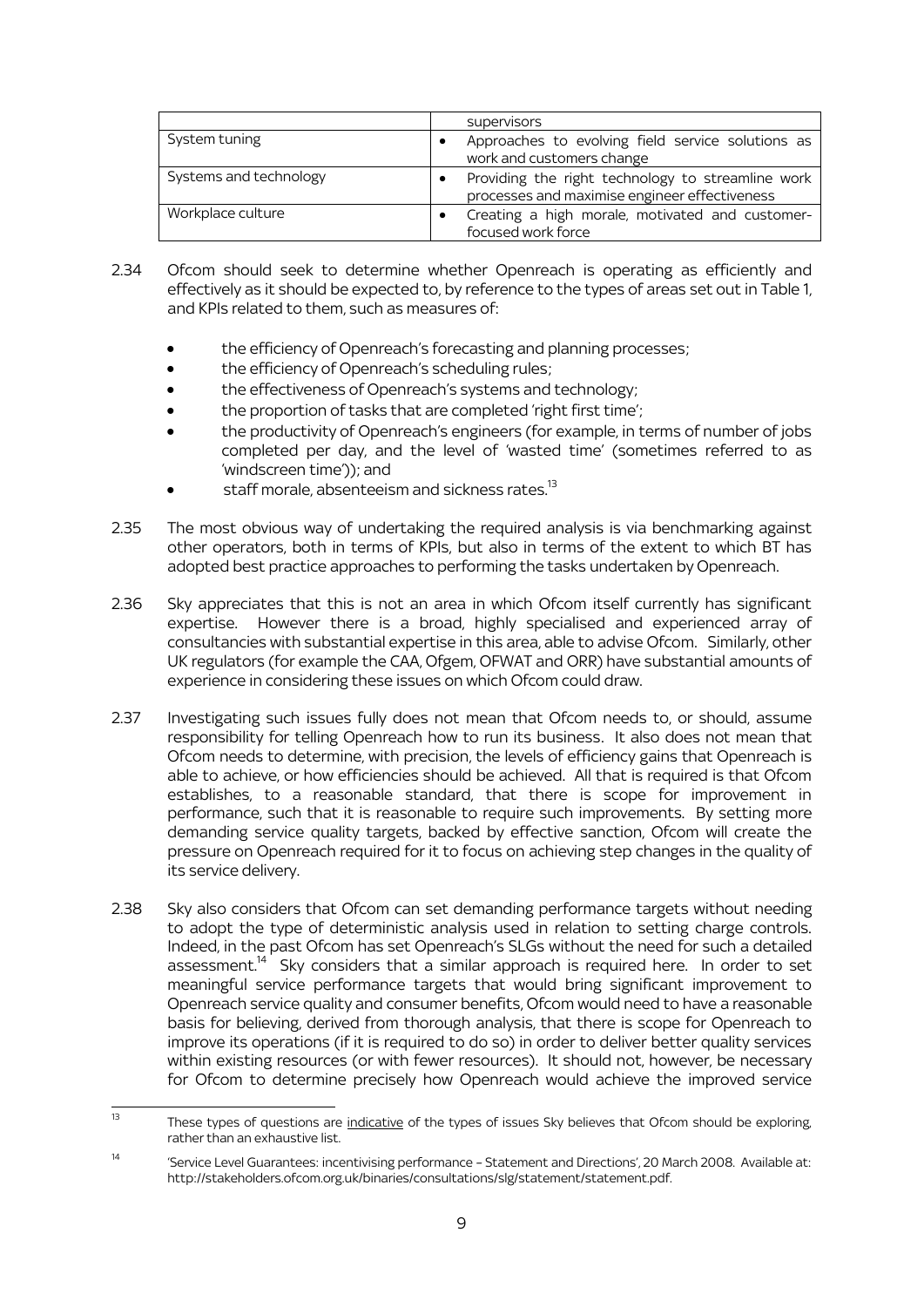quality targets. Sky considers (and Ofcom appears to accept) that this is a prime example of an area of regulation in which there is a need for the exercise of informed judgement on the part of the regulator.

### **Collection of relevant data and information**

- 2.39 Ofcom has resiled from creating significant pressure on Openreach to improve service quality partly on the basis that it does not have the information "*required to set alternative standards*" and has placed an onus on CPs to provide it with the data it believes it needs in order to act.
- 2.40 Sky, of course, stands ready to provide Ofcom with any information that it is able to provide, whether that is required to inform benchmarking analysis, or data on the numbers of Sky customers affected by poor Openreach performance. It is, however, difficult to do this in the abstract, without clearly specified requests from Ofcom for data or information. In the absence of such requests, Sky considers that it is not appropriate for Ofcom to rely on not having relevant data or information as a reason for failing to act.
- 2.41 In relation to consumer detriment in particular, Ofcom is well placed to conduct an assessment of this issue, for example via consumer surveys or information gathered from CPs and Openreach, in the same way that it has undertaken such assessments in many previous inquiries.<sup>15</sup>
- 2.42 It is also not appropriate for Ofcom to look to other CPs to provide evidence on the scope for Openreach to improve its efficiency. While other CPs are able to provide anecdotal evidence about inefficiencies within Openreach, this cannot suffice as a sound basis for effective and appropriate regulation. Other CPs do not have the visibility of Openreach's business, or the Openreach data, needed to make a proper assessment of its efficiency and effectiveness. Only Ofcom, with its information gathering powers, is able to obtain the internal information and data from Openreach needed to make such an assessment.

# **The need for an ongoing process**

- 2.43 Sky recognises that it has been difficult for Ofcom to devote a sufficient level of resources to this issue during the FAMR, in view of the significant range of other issues that it has had to address (including setting of new charge controls), and there is now limited time available to devote the level of effort to it that would be necessary properly to investigate the types of issues raised above. However, we consider that this issue is of such importance to consumers, and consumer switching (as recognised by Ofcom in the Consultation) <sup>16</sup>, that Ofcom, in accordance with its statutory duty to further the interests of consumers, cannot simply return to it as part of the next fixed access market review. Indeed, the fact that there is no significant commitment to continue to investigate this issue during 2014/15 in Ofcom's draft annual plan is of considerable concern to Sky.<sup>17</sup>
- 2.44 Instead, Sky considers that Ofcom should signal clearly in the final statement (or statement and further consultation) to the FAMR that it intends to continue to examine the issue of appropriate targets for Openreach service quality and amend the current approach, if necessary.

 $15$ By way of example, see the consumer research conducted by Ofcom in relation to proposals to change the system for mobile number portability, at: http://stakeholders.ofcom.org.uk/consultations/gc18\_mnp/research/.

<sup>16</sup> Paragraphs 3.59-3.60.

<sup>&</sup>lt;sup>17</sup> See further Sky's response to Ofcom's draft Annual Plan for 2014/15 which will be submitted by 14 February 2014.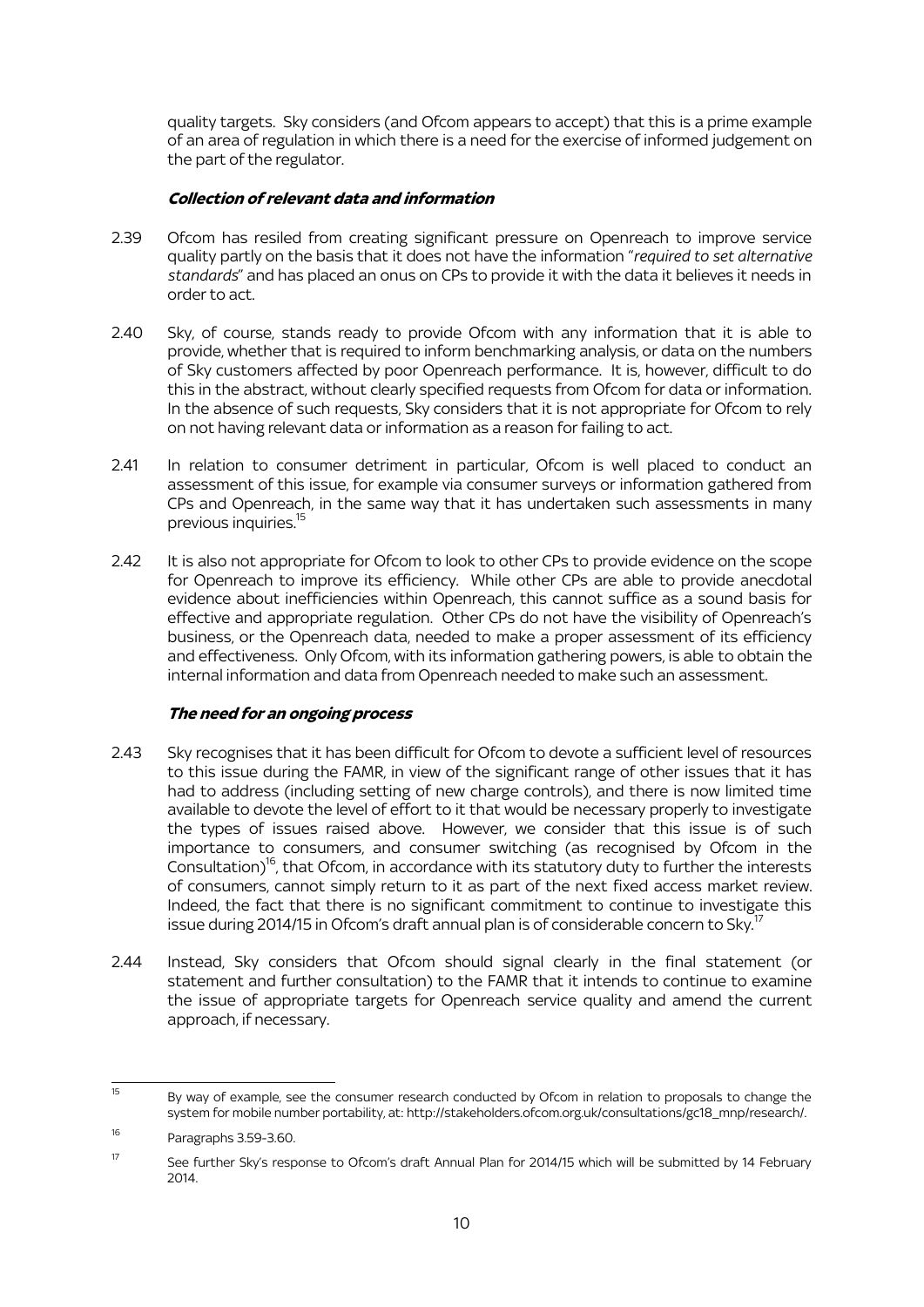## **3. The minimum standards proposed by Ofcom**

- 3.1 Despite stakeholder requests for Ofcom to set more demanding service quality targets which go beyond those in current SLAs, Ofcom has proposed to maintain its original proposal as set out in the July 2013 Consultation to adopt the minimum service quality standards currently set in existing SLAs as the basis for the proposed minimum performance condition.<sup>18</sup> Sky remains of the view that this is inappropriate. It does not accord with Ofcom's duty to further the interests of consumers, and misses a significant opportunity to address one of the key impediments to switching by consumers, which is a policy priority for Ofcom.
- 3.2 The remainder of this response discusses Ofcom's proposals without prejudice to Sky's fundamental objections to them.
- 3.3 Instead of seeking to determine appropriate targets for service quality in relation to WLA products delivered by Openreach, Ofcom proposes to focus on improvements to the frequency with which current targets are required to be met (labelled by Ofcom as the "minimum standards"). These proposals are extremely disappointing. Not only are the improvements proposed by Ofcom undemanding, Ofcom fully accepts Openreach's argument that the only way that these minor improvements can be achieved is via significant increases in wholesale charges, and proposes to use a flawed model provided by BT to calculate the proposed increases in wholesale charges. BT's Chief Executive has recently argued that BT will require an additional £20 million per annum to achieve these modest performance improvements – yet has previously lauded BT's ability to take £4.7 billion of cost out of BT's business in the past four years with "*more opportunities ahead*". 19
- 3.4 These proposals are extraordinary, in terms of the extent to which they fail appropriately to further the interests of UK consumers, and unsupportable. Sky considers that they do not withstand scrutiny.

# **The proposed performance standards**

- 3.5 The most striking feature of the performance standards proposed by Ofcom is how undemanding they are, with the possible exception of the improvement in the frequency with which the 12 day provision appointment availability target must be met.
- 3.6 **Figure 1** below compares BT's performance in relation to service quality targets in 2011/12, and the minimum performance levels (excluding consideration of MBORCs) that Ofcom proposes BT will be required to meet by the end of 2016/17. This shows clearly that in two out of the three targets, either no or extremely little improvement is required of BT – over a five year period. In Sky's view, this does not accord with what would be expected of a company in Openreach's position if it was operating in a competitive market.

<sup>18</sup> Paragraph 3.19.

<sup>&</sup>lt;sup>19</sup> See page 3 of BT Group PLC, Q3 2013/14 results conference call transcript, 31 January 2014, in relation to the estimate of £20 million in additional Openreach costs, and slide 37 of 'Q4/full year 2012/13 results and business update – Part 1', 10 May 2013 in relation to cost savings. The Q3 2013/14 results transcript is available at: [http://www.btplc.com/Sharesandperformance/Quarterlyresults/PDFdownloads/q314-transcript.pdf,](http://www.btplc.com/Sharesandperformance/Quarterlyresults/PDFdownloads/q314-transcript.pdf) while the May 2013 presentation is available at: [http://www.btplc.com/Sharesandperformance/Quarterlyresults/PDFdownloads/q413\\_slides\\_update\\_part1.pdf.](http://www.btplc.com/Sharesandperformance/Quarterlyresults/PDFdownloads/q413_slides_update_part1.pdf)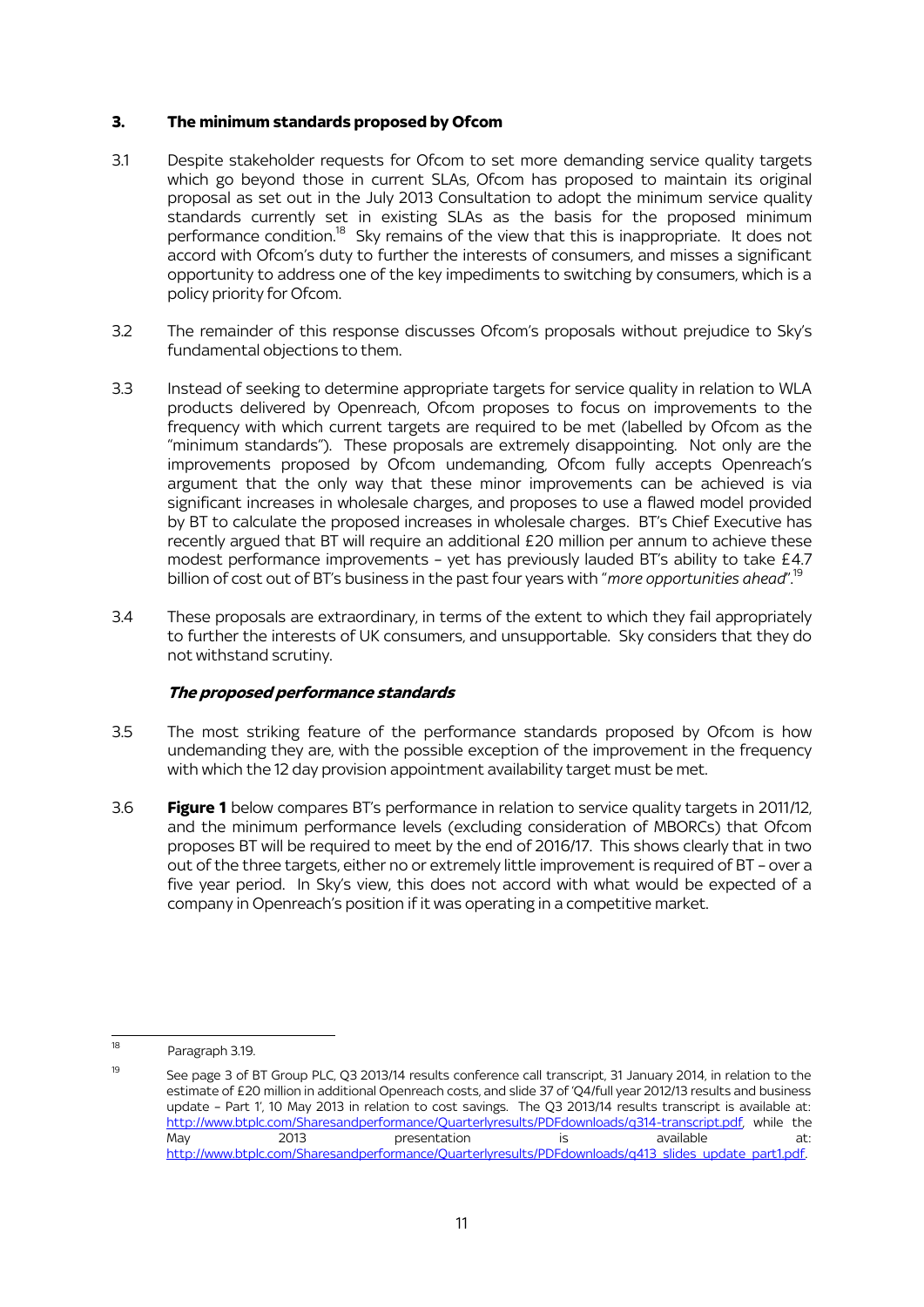### **Figure 1 BT's performance in 2011/12 compared to the 2016/17 targets proposed by Ofcom**



3.7 Of even greater concern is that Ofcom proposes that the minimum service quality standards at the start of the period are set significantly below the levels achieved by BT in 2011/12 for two of the three service targets (see **Figure 2**).



**Figure 2 BT's performance in 2011/12 compared to the targets for 2014/15 proposed by Ofcom**

- 3.8 This means, in effect, that BT is demanding, and Ofcom is proposing to accept that significant additional resources are necessary to return service delivery quality five years later to where it was in 2011/12.
- 3.9 Sky considers that something has gone significantly awry in either Ofcom's analysis or its exercise of its judgement to arrive at a conclusion that this is an appropriate way forward – even within the limited scope of requiring improvements to the frequency with which BT meets service quality targets that are, in some cases, insufficiently demanding.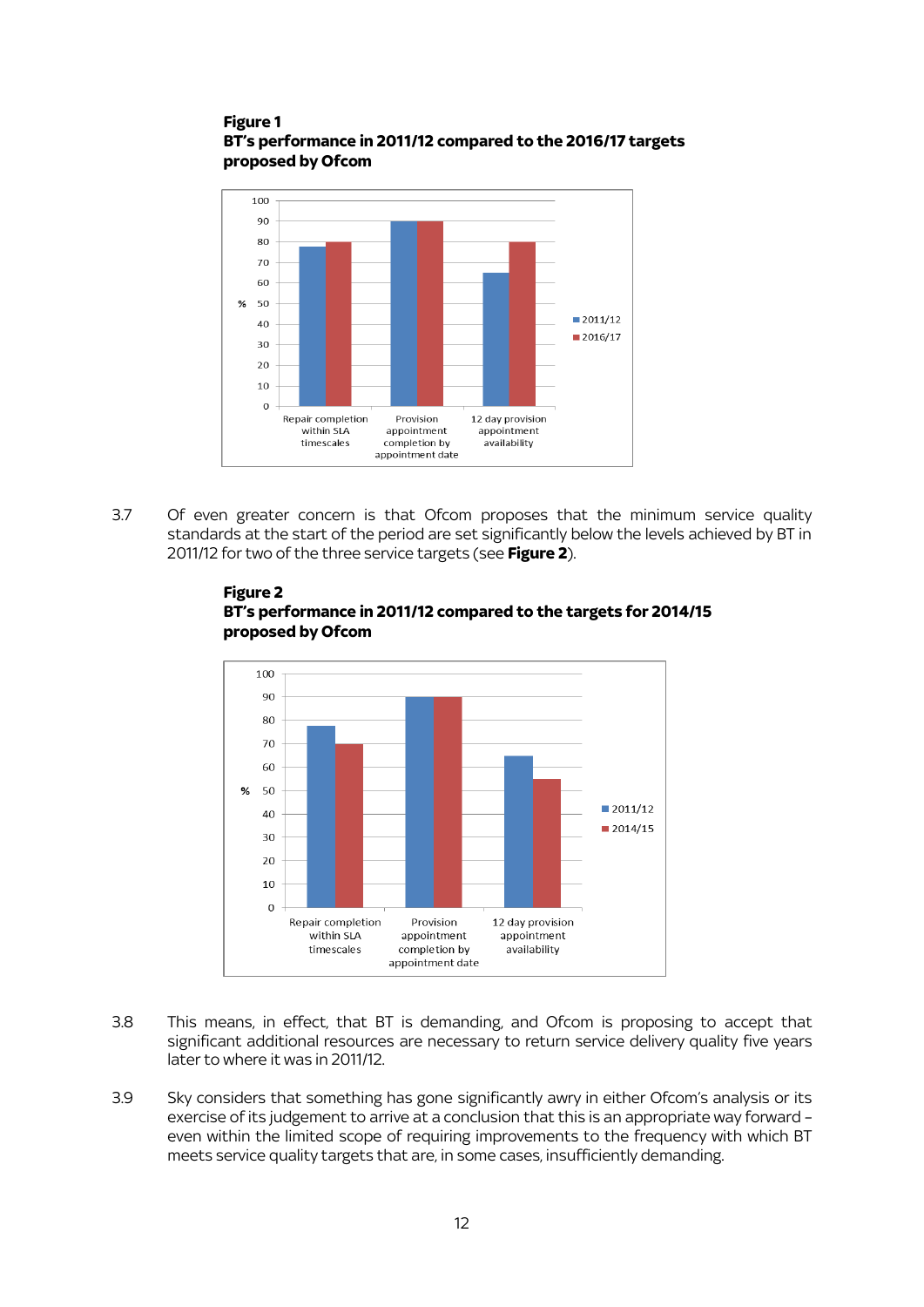3.10 One reason for this may be Ofcom's approach to determining an appropriate end-ofperiod target. Ofcom arrives at that target by first determining upper and lower bounds for a reasonable range for the target, and then selecting a point within that range (using a degree of regulatory judgement, balancing a number of factors). In relation to repair completion and 12 day provision appointment availability, Ofcom states that it considers that the point within the range it selects "*should be towards the upper end of our range*" 20 , and gives cogent reasons for this approach<sup>21</sup>. Yet in both cases, as shown in **Table 2**, the point selected by Ofcom is below the mid-point of the range. It is not possible to discern the reason for this obvious anomaly.

### **Table 2 Comparison of Ofcom 2016/17 targets for repair completion and provision appointment availability with mid points of ranges for these targets**

|                                           | Mid point of 2016/17<br>Ofcom's range target |    |
|-------------------------------------------|----------------------------------------------|----|
| Repair completion within SLA timescales   | 81.35                                        | 80 |
| 12 day provision appointment availability | 82.5                                         | 80 |

- 3.11 Potential minimum standards for 2016/17 for these service quality targets that were "*towards the upper end of our range*" would instead be in the order of 84% and 93%, respectively<sup>22</sup>. Sky considers that there is a strong case for increasing the target repair completion minimum standard (excluding MBORCs) upwards to be more in line with Ofcom's stated ambition that it is "*towards the upper end of our range*".
- 3.12 Sky considers that there is no good reason for not requiring first year minimum standards to be those achieved by Openreach in 2011/12 – i.e., the performance determined by Ofcom to be the bottom of its range – for all three service quality measures. This would simply have the effect of flattening the glide path to the final year targets. While this would of course require some recovery activity on Openreach's part by the end of 2014/15, given that service quality has deteriorated since 2011/12, this should be readily achievable.

# **The lower bound of the range for minimum service quality standards**

3.13 Ofcom proposes that Openreach performance in 2011/12 is used as the lower level for the range, rather than its performance in the latest year for which data are available (2012/13).<sup>23</sup> As Ofcom recognises, using performance in 2012/13 as the benchmark would not be appropriate as it is clear that over this period Sky and other CPs experienced exceedingly poor service from Openreach where performance was well below SLA targets. To set the minimum service standards using performance over that period would result in performance targets which are too low and create the wrong incentives for Openreach in terms of the setting of future performance standards.

 $20$ Paragraph 3.80.

 $21$  Ofcom points to the strong positive relationship between performance, consumer satisfaction and competitive outcomes in seeking to push the minimum standard to the upper end of the range - see paragraphs 3.59, 3.60 and 3.79.

<sup>&</sup>lt;sup>22</sup> These figures are approximately 80% of the difference between the upper bound and the lower bound.

<sup>23</sup> Paragraph 3.37.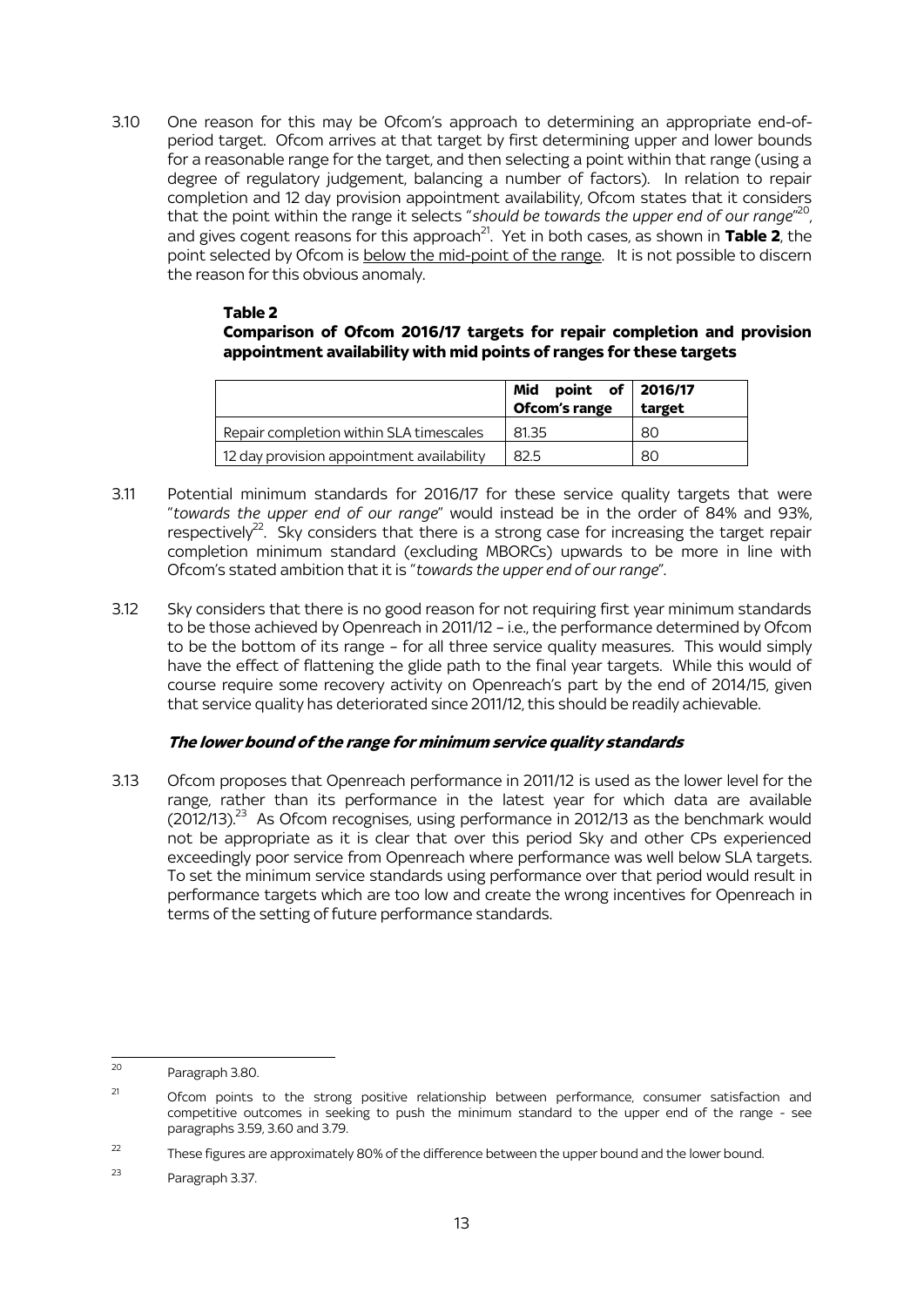# **Treatment of force majeure and MBORCs**

(i) Repairs

- 3.14 Sky agrees that including an allowance for fault repair performance impacted by force majeure or MBORC declarations within the minimum standards is necessary and appropriate. It will minimise the scope for Openreach to render targets ineffective via the use of MBORC declarations, and make both enforcement and compliance more straightforward.
- 3.15 On the basis of a relatively brief assessment of the number of MBORCs in relation to repair SLAs, Ofcom determines that in 2012/13 (which was a challenging year for repairs) the rate of MBORC declarations against the relevant SLAs was a little above 2.5%. Given the importance of this figure, Sky considers that Ofcom should subject it to rigorous scrutiny to determine whether it is reasonable. In particular, we believe that proper scrutiny would be likely to show that a significant proportion of the MBORCs called in 2012/13 were not reasonable, and therefore should not be included in the reduction applied to the regulated minimum standard.
- 3.16 Ofcom then rounds the 2.5% figure to 3% as the amount by which the minimum standard is to be reduced.
- 3.17 In relation to issues of service quality, targets often are specified with high degrees of accuracy. For example, in relation to postal regulation (administered by Ofcom), service quality targets often are set to an accuracy of 0.5%, and in many cases to  $0.99\%$ <sup>2</sup>  $\ddot{\phantom{0}}$ Accordingly, in Sky's view it is inappropriate for Ofcom to reduce performance targets by up to 0.5% simply as a matter of rounding.
	- (ii) Provisioning
- 3.18 In relation to provisioning Ofcom proposes a reduction of a full percentage point in the targets on the basis that:

"*although MBORCs have been rare to date,* [Openreach] *cannot rule out the possibility that MBORC* (sic) *will be applied to provision again in extreme weather events (e.g. like the October 2013 St Jude storm).*" 25

3.19 This is plainly an inappropriate approach, resulting in a significant unwarranted relaxation in the standards. Given that MBORCs are relatively rare in relation to these service standards it would be more appropriate not to include an allowance for them in the minimum standards, and instead to take significant exceptional events (such as the St. Jude storm) into account as a mitigating factor if they can be shown by BT to be the cause of its failure to achieve the regulated minimum standards (if such a situation arises). This could be made clear in guidance.

# **4. Definition of "provision appointment completion by appointment date"**

4.1 The "provision appointment completion by appointment date" service level relates to tasks such as provision of new lines being completed on time. As Sky has argued previously, it is imperative that the definition of this service takes into account not only whether the task has been completed on time, but also whether the customer is left with a working line. Whilst there is significant detriment to consumers from BT failing to complete tasks on time, there is equal or greater detriment from being left with a line that is not working, or

 $\overline{24}$ See, for example, 'Annual monitoring update on the postal market: Financial year 2012-13', 22 November 2013.

<sup>25</sup> Paragraph 3.104.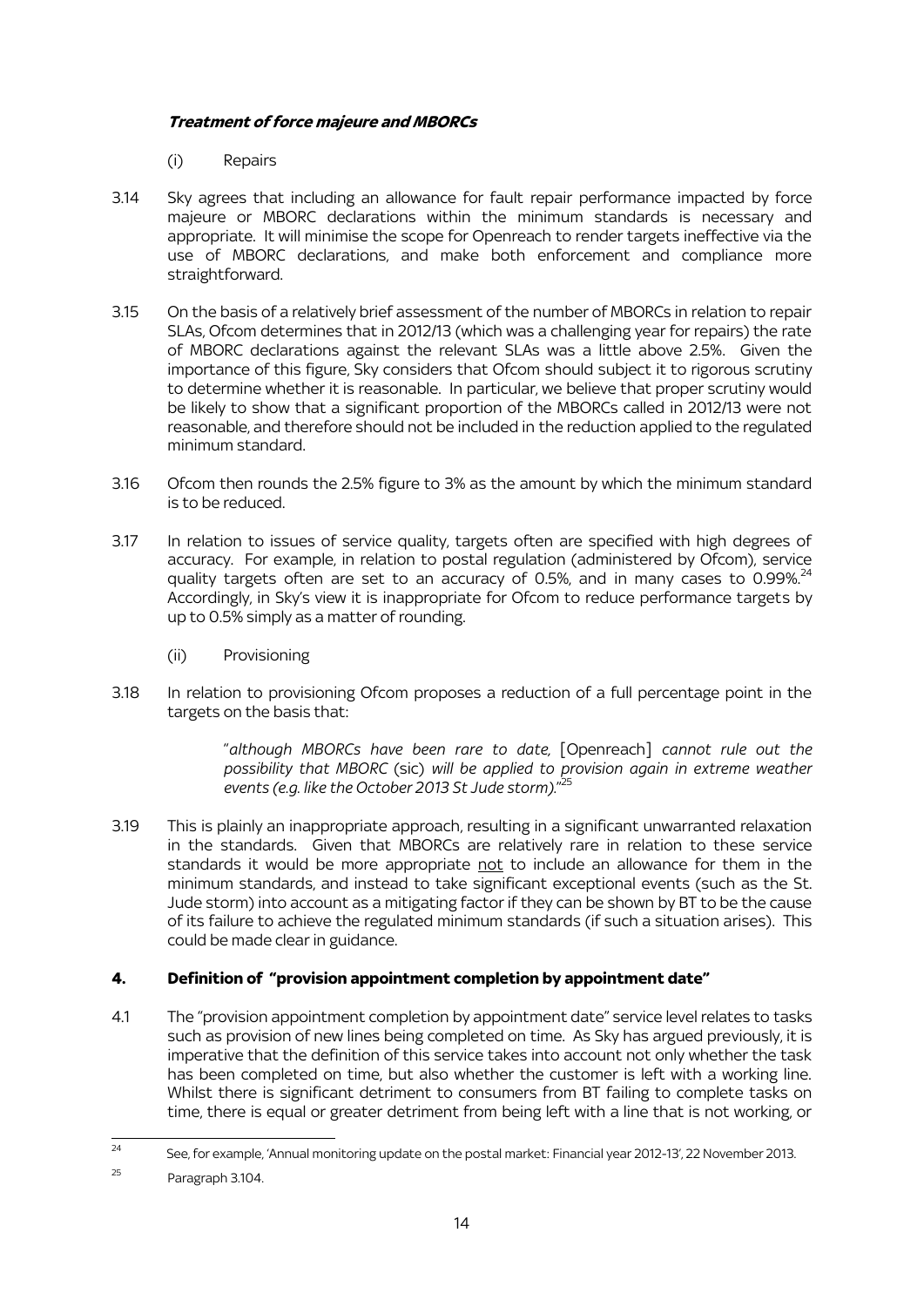ceases to work properly within a short period of time. [CONFIDENTIAL]. This is a very high level of early life failures ("ELFs").

- 4.2 Accordingly, Sky considers that the definition of proposed regulated minimum standard of "provision appointment completion by appointment date" needs to specify that a provision cannot be counted as being complete if it gives rise to an ELF within 28 days following the provision.
- 4.3 Failure to have regard to the quality of the job done when setting the performance standard for this task provides obvious scope for dysfunctional outcomes, which will result in detriment to consumers. In particular, if the service quality standard is based solely on whether or not an engineer completes an appointment, and during a given period BT faces a risk of failing to meet the standard, it will have an incentive to rush jobs to catch up, raising the risk of an increased rate of ELFs.
- 4.4 In the Consultation, Ofcom rejects this proposal. Ofcom states:

"*We do not consider this is appropriate, as this is related to a standard for faults rather than simply service delivery.*" 26

4.5 This argument is not cogent. The standard for faults repair relates to the time to fix existing lines that have, for some reason, stopped working properly. The standard for completion of provision appointments relates to an entirely different issue, namely the installation of new lines that should be expected to work properly. Where a new line provision produces a fault within 28 days (an ELF), clearly the new line provision job cannot be considered to have been completed satisfactorily. Therefore lines that produce ELFs must be removed from the count of successfully completed jobs. The time to repair the ELF naturally is covered by the fault repair minimum service standard.

# **5. Granularity of targets**

- 5.1 One of the issues raised in the Consultation is the number of regions within the UK in which BT is required to meet the performance targets set by Ofcom. In the July 2013 Consultation Ofcom proposed to use 27 regions, reflecting the basis on which Openreach requires CPs to provide monthly forecasts of their forthcoming demands.
- 5.2 At Openreach's request, Ofcom has now revised its original proposal, and now proposes to require Openreach to meet the regulated minimum service standards in a far smaller number of regions: 9 General Manager (GM) areas, plus Northern Ireland.<sup>2</sup>
- 5.3 Sky considers, however, that if GM areas, plus Northern Ireland, are used as the basis for regulated minimum standards for service quality as advocated by Openreach, the requirements for CP forecasting set out in the current Copper Appointment Availability SLA should be aligned with this approach. It is understood that Openreach considers that accurate CP forecasting is needed to enable effective resource management. On this basis, if the number of "performance" regions is reduced then the CP forecasting regions should match these to allow Openreach to match accurately its regional resource requirements to CP forecasts. If CP forecast regions are different there would be an increased risk of resource management error and therefore delay.
- 5.4 Openreach has also argued that it would be appropriate to set minimum standards only at the national level as it already addresses "*geographic hot spots*" <sup>28</sup> in the most efficient

 $26$ Paragraph 3.88.

<sup>27</sup> Paragraphs 3.25 and 3.26.

<sup>&</sup>lt;sup>28</sup> Paragraph 348 of Openreach's response to the July 2013 Consultation.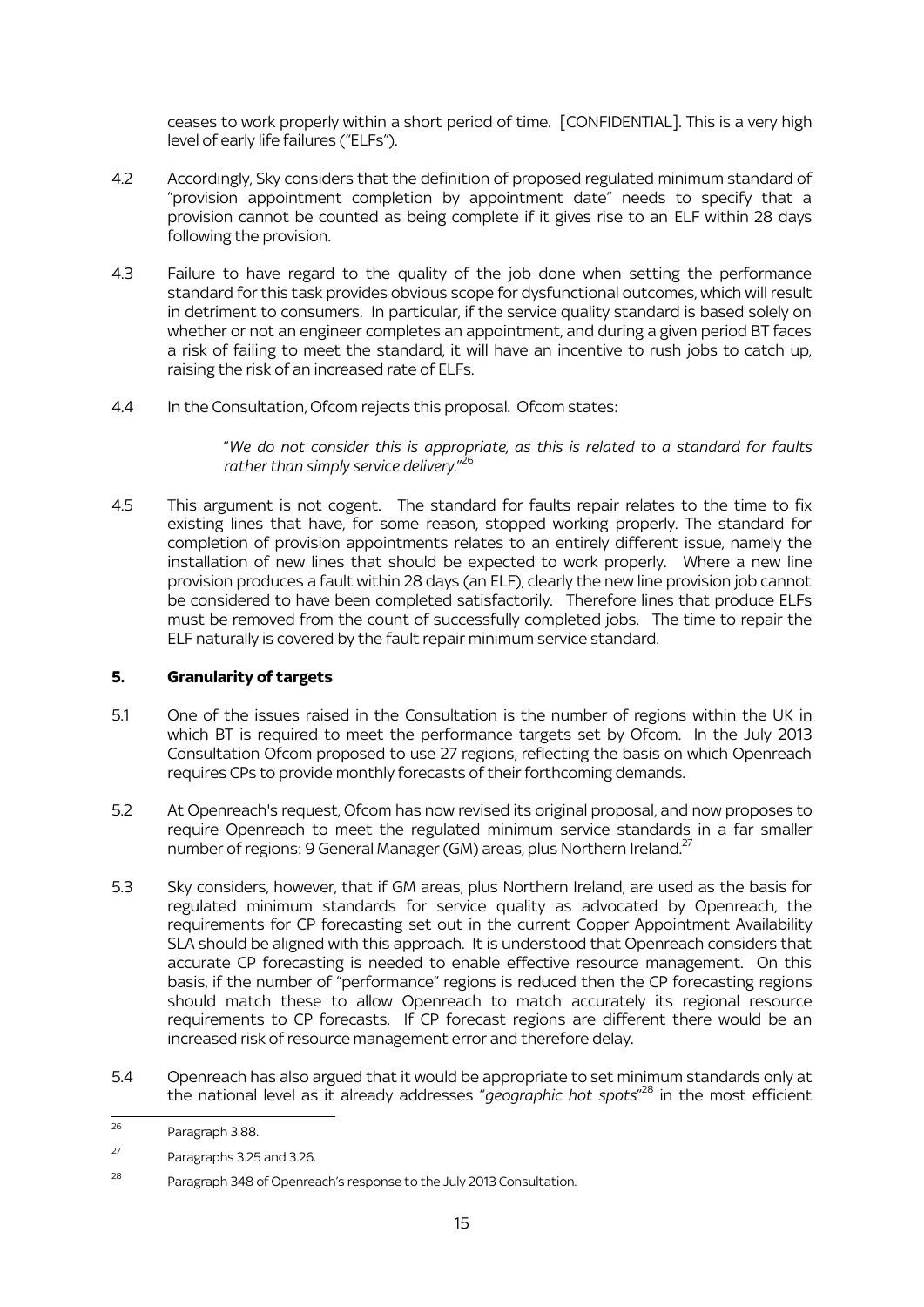manner. However, as set out in Sky's response to Ofcom's July 2013 Consultation, Sky supports Ofcom's view that setting a national target could potentially result in Openreach delivering consistently worse outcomes for competition and consumers in certain regions.<sup>29</sup> We welcome the fact that Ofcom has not accepted BT's argument.

### **The performance standard should be consistent across all regions**

- 5.5 Ofcom argues that it would appear desirable to have the same target in each region to ensure a consistent minimum quality of service everywhere in the UK.<sup>3</sup>  $\overline{a}$
- 5.6 Sky agrees with this position. We do not consider that there should be any variation in the performance measure by region for two key reasons:
	- (a) Openreach is able to flex resource allocations across regions to ensure that it is able to meet a common minimum standard; and
	- (b) Openreach's products and services are priced and sold uniformly on a national basis. Similarly, CPs such as Sky, who rely on Openreach services, wish to offer services nationally at uniform prices. Allowing variation between regions would risk resulting in customers in some regions receiving a lower standard of service while paying the same price for the same product as other customers.

### **6. The use and results of the EY model**

- 6.1 Ofcom concludes that the modest service quality improvements that it proposes to require over the next three years will lead to an increase in Openreach's costs, and proposes that those additional costs should therefore result in higher regulated wholesale charges.
- 6.2 In order to attempt to estimate the level of the additional resources required, Ofcom relies on a "Resource Simulation Model", or Discrete Event Simulation Model provided to BT by Ernst & Young ("EY").

# **6(A) The process followed by Ofcom in relation to this model has been flawed**

- 6.3 At the outset Sky reiterates its concern with the process that has been followed in relation to use of the EY model to develop cost estimates for improving Openreach's quality of service. Sky considers that it is particularly undesirable for Ofcom to be a position of relying on a complex model provided by the firm that is requesting higher regulated charges, and which is not open to full scrutiny by those affected by the proposed higher charges.
- 6.4 Even if the model was reliable (which it does not appear to be, as discussed further below), third parties have not been given adequate opportunity to provide informed comment on it. Third parties were first alerted to the existence of the EY model in Ofcom's July 2013 Charge Control consultation. $31$  However, no details about the model, such as how it operated, were published at that time.<sup>32</sup>
- 6.5 In the current Consultation, whilst more detail has been published, together with a critique of the model by Analysys Mason, the level of detail published remains inadequate for

<sup>29</sup> Paragraph 3.23.

<sup>30</sup> Paragraph 3.28.

<sup>&</sup>lt;sup>31</sup> Paragraphs 5.12-5.22 of 'Fixed access market reviews: Approach to setting LLU and WLR Charge Controls', 11 July 2013 (the "July 2013 Charge Control Consultation").

<sup>&</sup>lt;sup>32</sup> Indeed, Sky requested details from Ofcom but no further detail was provided until the December 2013 consultation.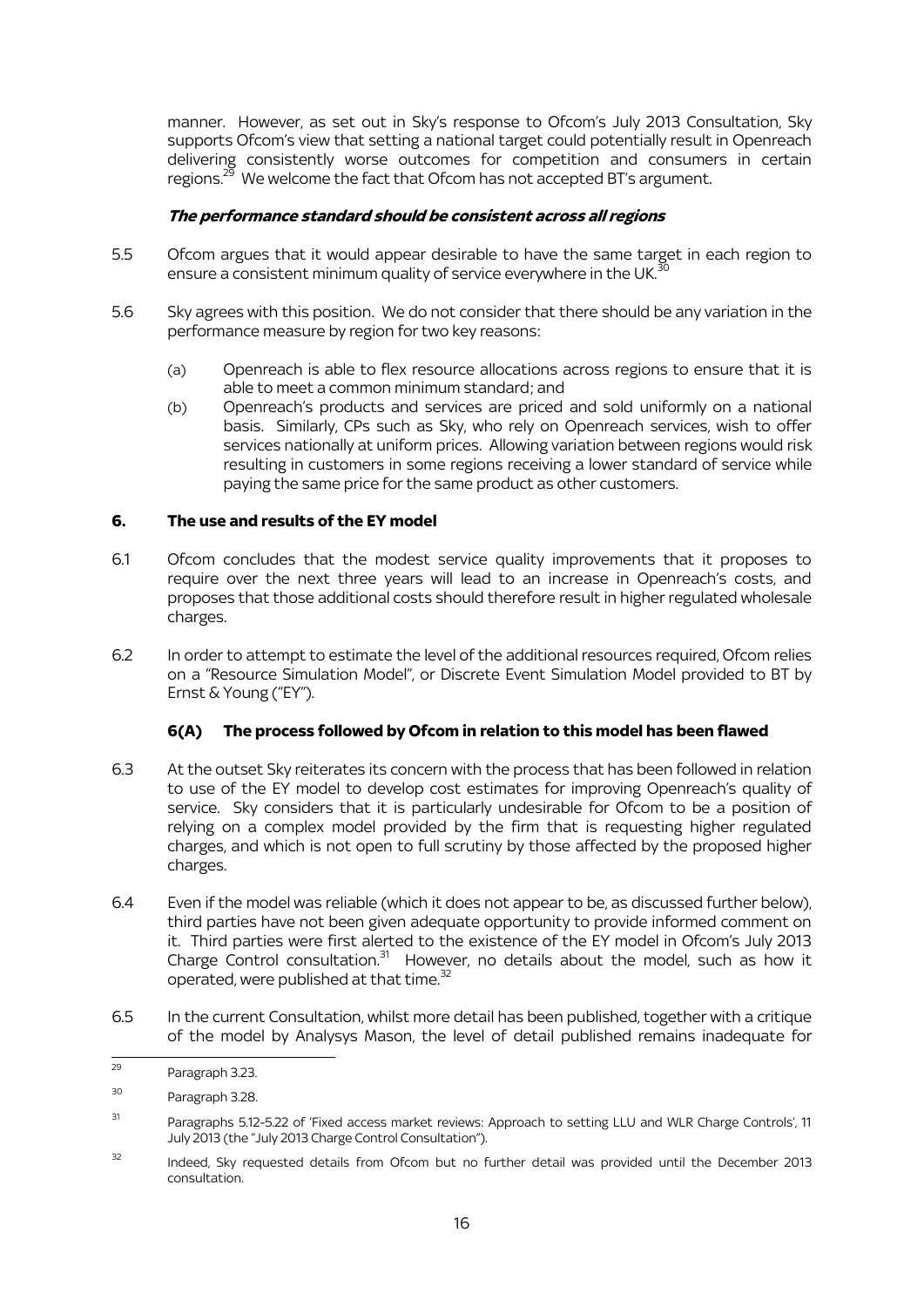stakeholders to be able to provide informed comment on it. This is exacerbated by the short timeframe provided for consultation (8 weeks, including the Christmas period), which is inadequate to obtain proper expert input required given the highly specialised subject matter of the model. Whilst Sky has commissioned reports on the model from Alix Partners and (together with TalkTalk) Frontier Economics, their reports include significant caveats relating to the short time that they have had to comment on the model, and the difficulty in doing so given the limited amount of information they have available to them. Sky considers that all evidence suggests that provision of information about the EY model, and more time to analyse it, would only be likely to reinforce their findings as to its flaws.

# **6(B) The results of the model cannot be relied upon**

- 6.6 Sky considers that it is readily apparent that the results of the model are not sufficiently reliable to be used as an input into setting charge controls. The Analysys Mason report identifies a series of important issues with the model, which they describe as "*material issues with the model*", and states that the approach adopted "*may lead to a systematic overestimate of resource requirements*".<sup>33</sup> Ofcom considers each of the problems identified by Analysys Mason. Whilst it is able to reject some of them, it accepts that there is an "*upward bias*" in determining resource requirements associated with higher service quality levels, and uncertainty associated with the specific nature of distribution used to sample the time taken to complete jobs. $34$
- 6.7 These concerns are reinforced significantly by the findings of both Alix Partners and Frontier Economics in their reviews of the EY model (attached at **Annex 3** and **Annex 4** respectively). They conclude that both the approach to modelling this issue, and the actual modelling make the results wholly unreliable. Frontier Economics describes the model as "*fundamentally misspecified*" <sup>35</sup>. They find that:
	- "*Ω The model is fundamentally mis-specified, failing to reflect causality;*
	- *Ω One of the key assumptions in the model, the distribution of completion times, does not fit the observable data;*
	- **•** The assumptions of how the distribution of completion times changes as QoS *changes are not supported by any evidence;*
	- *Ω The assumptions made by Openreach of the changes in the distribution time with higher QoS seem counter-intuitive, and appears to lead to increases in peak resource requirements above that which would be required to meet the increase in QoS efficiently; and*
	- *Ω The assumption that an increase in resources at peak times would translate into a proportionate increase in costs does not reflect the ability to deliver higher peak resources for certain types of job without hiring full time staff.*" 36
- 6.8 As a result of their review, Alix Partners find that "*there are a number of potential issues with the EY model that may lead to a considerable overestimation of the resources required to meet targets*" <sup>37</sup>. The potential flaws in the model noted by Alix Partners are as follows:

<sup>36</sup> *Ibid*.

<sup>33</sup> Page 51 of the Analysys Mason Report provided at Annex 9 of the Consultation.

<sup>34</sup> Paragraph A5.77.

<sup>35</sup> Executive Summary of Frontier Economics' report.

<sup>37</sup> Executive Summary of Alix Partners' report.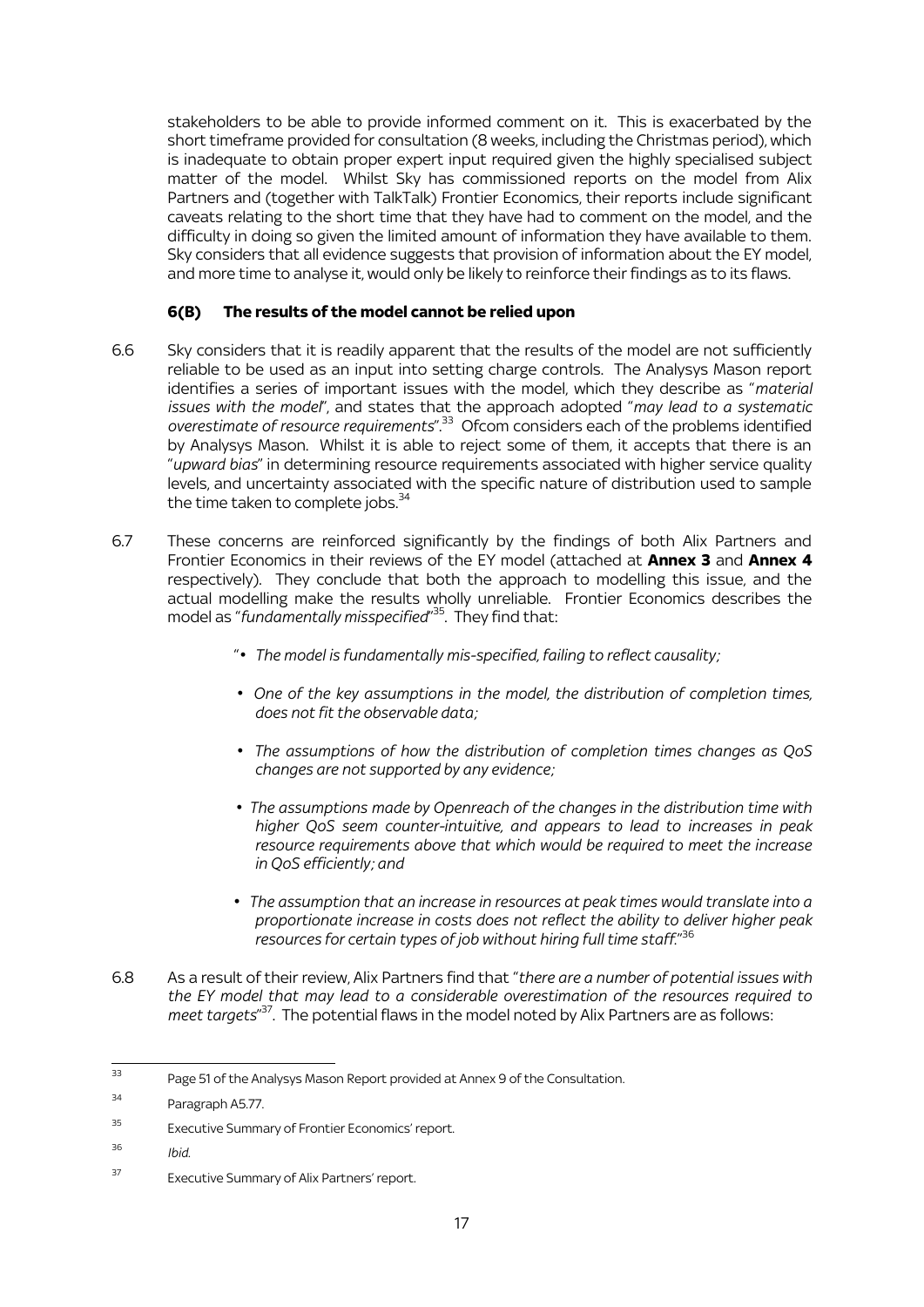- "*(a) Presupposing a large amount of resources remain idle while there is a queue of jobs that are about to be delayed;*
- *(b) Understating the impact of flexibility between engineers of different skill levels e.g. where some proportion of idle high skill engineers could be assigned to lower skill jobs;*
- *(c) Using a probability (gamma) function that fits quite poorly with how completion times are actually distributed, particularly the completion times for provision. The error this causes is likely to be larger as performance levels increase (due to assuming a fixed mode); and*
- (d) *Assuming Openreach would seek to enhance performance evenly throughout the year, rather than a cost-minimising path to meet targets.*" 38
- 6.9 In these circumstances, Ofcom's conclusion that the model "*provides us with a reasonable basis to assess the resource increments and therefore the cost impacts associated with the*  imposition of minimum standards" is plainly untenable.<sup>39</sup> The reality is that the model, in its current form, cannot provide reasonable estimates of the additional costs associated with the higher quality standards proposed by Ofcom.
- 6.10 It appears that Ofcom has chosen to rely on the results of the EY model, despite its clear shortcomings, in light of: (a) Ofcom being persuaded that the only way that Openreach can deliver improvements in service quality is by being provided with more resources, and (b) the EY model being the only quasi-scientific way of evaluating the additional resources allegedly required to deliver service quality improvements. Even if the first point (addressed in Section 2 above) is set to one side, given the potential for significant unwarranted transfers in resources from other CPs to BT that arise from errors in the EY model, and its now obvious shortcomings, Sky considers that it is not tenable for Ofcom to continue to rely on the cost increment figures set out in the Consultation.
- 6.11 This leaves the question of how Ofcom should now proceed. In Sky's view, the approach that Ofcom should adopt is analogous to that which it has followed in relation to setting the minimum quality standards, i.e., to rely on its regulatory judgement in selecting an appropriate point within a lower and upper bound for cost increments. The figures that emerge from the application of the EY model are clearly upper bounds, while zero comprises a reasonable lower bound. In Sky's view, bearing in mind the relatively undemanding nature of the required performance improvements, and the significant likelihood that there is scope for efficiency improvements within Openreach without the need for significant additional resources, Ofcom should seek to set figures for cost increments that are towards the lower end of these ranges.

# **7. Scope of the service quality regime**

7.1 Ofcom has proposed that the minimum standards will apply to three quality of service measures in relation to WLR and MPF.<sup>40</sup> As stated in its response to the July 2013 Consultation, Sky considers that the proposals should also apply to GEA.

 $\overline{38}$ <sup>38</sup> *Ibid*.

<sup>39</sup> Paragraph 3.74.

<sup>&</sup>lt;sup>40</sup> Paragraph 3.31. Contrary to the statement in the consultation. Ofcom has since confirmed that it does not intend to apply its proposals to SMPF. As noted in Sky's response to the July 2013 Consultation, Sky considers that the minimum service standards for repair completion and provision appointment completion should also apply to SMPF.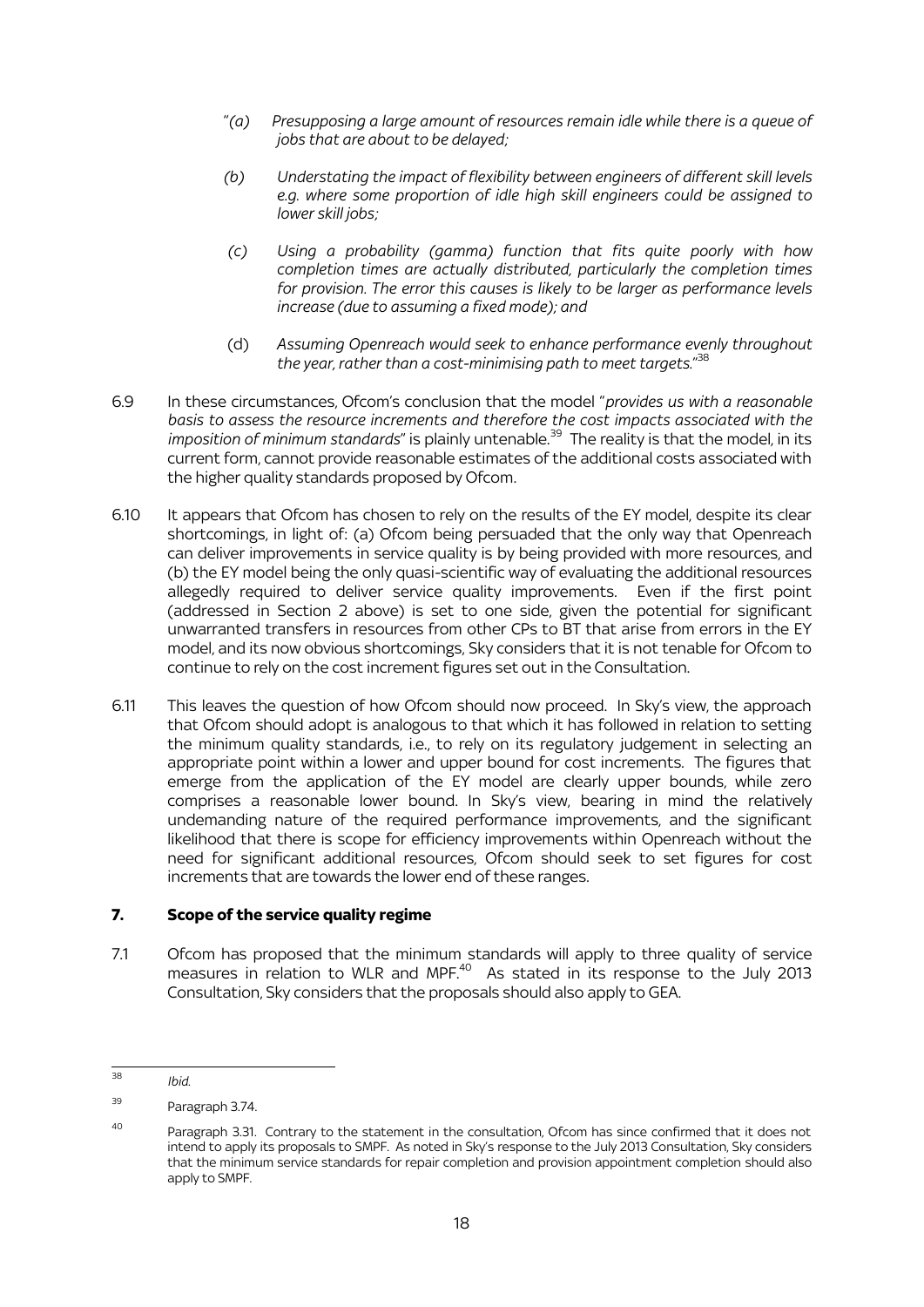7.2 As Ofcom is aware, the take up of superfast broadband ("SFBB") continues to grow and Sky expects to have [CONFIDENTIAL] SFBB subscribers by the start of the next market review period. It is also clear that supporting the growth of SFBB is a policy priority for Ofcom.<sup>41</sup> Sky considers that Ofcom needs to take steps to support the continued growth of SFBB and should set appropriate performance targets for GEA. In the alternative, Ofcom should state clearly that it will actively monitor and require Openreach to report on the repair and provisioning of GEA (both appointed and non-appointed (wires-only) provisioning) and that it will move to set appropriate service performance SMP conditions, if required.

## **8. Transparency of reporting data and KPIs**

- 8.1 Sky considers that it is essential that CPs are provided with sufficient information to be able to monitor Openreach's performance. Currently, Sky receives limited performance data on repair and appointment completion and we would not be able to validate Openreach's performance in line with Ofcom's proposed minimum performance condition (across the proposed 9 GM areas (plus Northern Ireland)). Accordingly, Sky supports Ofcom's proposal to require BT to provide KPIs at the GM area level so that performance can be monitored by region in line with Ofcom's proposal to set the minimum standard.<sup>42</sup>
- 8.2 However, in relation to reporting, Sky also notes that Openreach currently reports service performance and issues at the Senior Operational Manager (SOM) and Operational Manager (OM) level. Sky understands that this is necessary for its stated management of "hot spots" and also enables CPs to manage service issues in parallel. While the regulated minimum standards may be set and monitored at the GM level, Ofcom should ensure that this new reporting requirement does not come at the expense of the current more detailed reporting for CPs by Openreach.

# **KPIs**

- 8.3 In the July 2013 Consultation, Ofcom noted the need for Openreach to provide a comprehensive set of KPIs to address competition and non-discrimination risks, the needs of CPs' customers and to provide transparency for non-CP stakeholders.<sup>43</sup> Sky supports these aims and the need for comprehensive KPIs.
- 8.4 Furthermore, Ofcom proposes to minimise the risk of BT focusing on the delivery of services up to the minimum performance standard and then de-prioritising repairs or provisions which fall beyond the SLA (the "tail") by effective monitoring of the "tail".<sup>44</sup>
- 8.5 To enable this Ofcom proposes to introduce additional KPIs and to "*discuss with Openreach as to how such KPIs are presented in the public domain*" 45 . Sky considers that it is important for CPs to participate in that discussion and the final setting of the detail in KPI definition and presentation. CPs are well placed to input into this process given their experience with the products, their associated services, and their delivery, which will enable them to ensure that the fine detail of specifying and presenting KPIs is set accurately. It is also critical that the proposed expanded set of KPIs are consistent with existing KPIs in terms of terminology and reporting to ensure ease of read-across and understanding by CPs.

 $41$ See further Ofcom's draft Annual Plan for 2014/15, Figure 2 (Ofcom priorities for 2014/15). [http://stakeholders.ofcom.org.uk/binaries/consultations/draft-annual-plan-2014-15/summary/draft-annual](http://stakeholders.ofcom.org.uk/binaries/consultations/draft-annual-plan-2014-15/summary/draft-annual-plan-2014-15.pdf)[plan-2014-15.pdf.](http://stakeholders.ofcom.org.uk/binaries/consultations/draft-annual-plan-2014-15/summary/draft-annual-plan-2014-15.pdf)

<sup>42</sup> Paragraph 3.27.

<sup>43</sup> Paragraphs 10.246 – 10.274 of the July 2013 Consultation.

<sup>44</sup> Paragraph 3.124.

<sup>45</sup> Paragraph 3.126-127.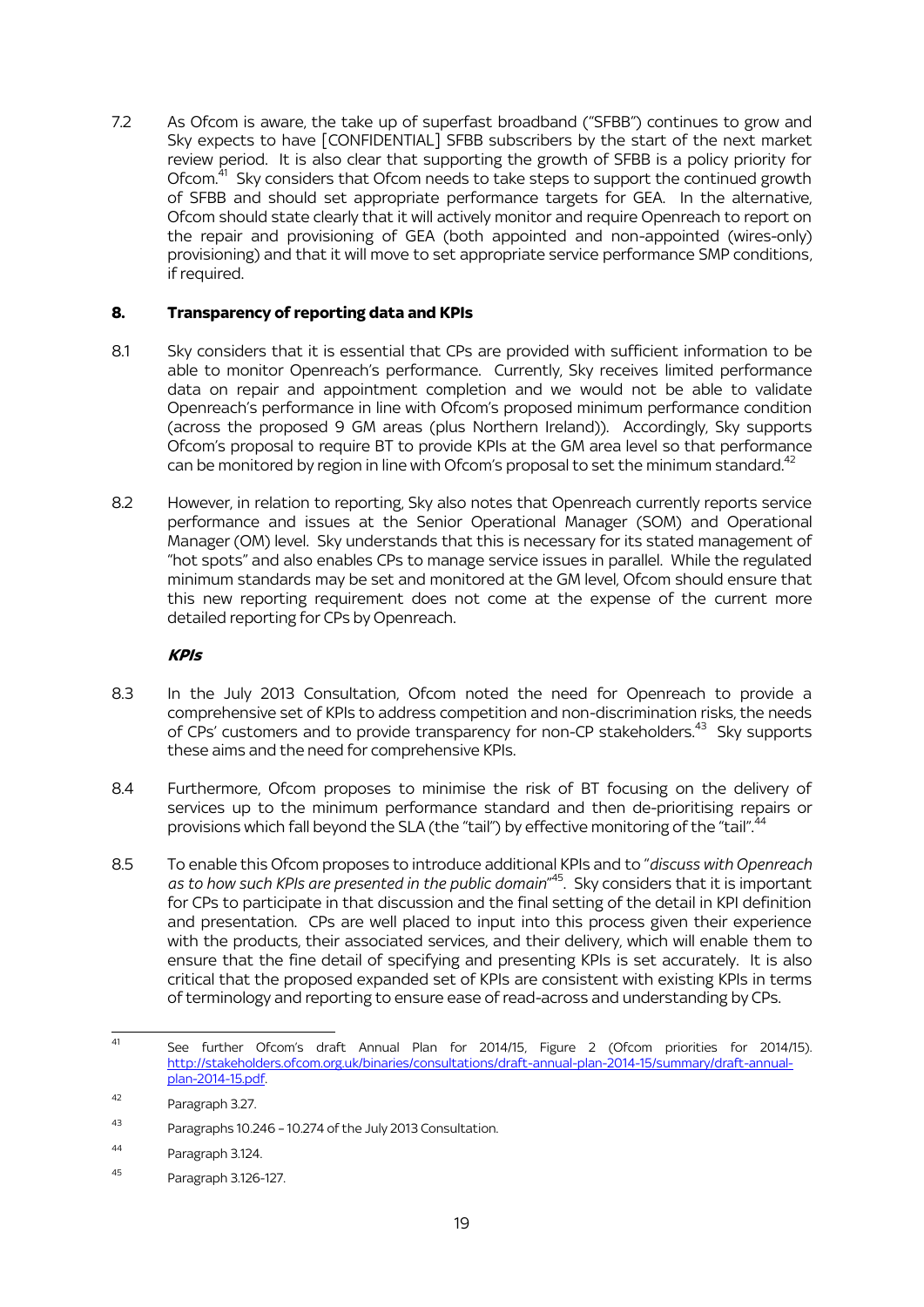# **Scrutiny of MBORCs**

8.6 Sky notes that while Ofcom found no evidence of tactical declarations of MBORCs by Openreach, Sky considers that Openreach has a wide discretion to declare MBORCs. Sky welcomes Ofcom's confirmation that it will provide greater scrutiny and review of BT's use of MBORCs in the final statement. Sky considers that it is essential for there to be a greater level of transparency in the MBORC process. Ofcom must examine/interrogate the reasons for declaring MBORCs and set an objective test as well as providing CPs with the opportunity to escalate or dispute MBORC declarations.

### **9. Absence of guidance on enforcement**

- 9.1 For the new quality of service regime to operate effectively BT must be fully aware of the consequences for breach of the new conditions, and, in particular, when and how much it would be fined for breaches. In Sky's response to the July 2013 Consultation, we proposed that Ofcom issue detailed guidelines on Ofcom's approach to assessing and quantifying the level of a fine and its timescale for review and enforcement.<sup>46</sup> Unfortunately, Ofcom has not addressed this in the Consultation. We urge Ofcom to provide an indication of its approach in the final statement.
- 9.2 Of particular concern is the need to address the prospect of Openreach arguing that its failure to achieve its minimum service obligations is caused by CPs' failure to provide Openreach with accurate forecasts. We note Openreach's calls within its response to Ofcom's July 2013 Consultation for Ofcom to both extend "*the principle of linking CP forecasting and SLG payments*" and "*update the [Ofcom] 2008 direction to allow the linkage between CP forecast accuracy and SLG payments*" 47 . These calls should be rejected.

## **10. January 2014 Consultation: proposals relating to the VULA margin**

- 10.1 Ofcom has proposed to add to the SMP condition that requires BT to provide VULA on fair and reasonable terms, conditions and charges, a requirement for BT to provide certain information needed to monitor compliance with this obligation in respect of the VULA margin every six months.<sup>48</sup> Sky agrees with this proposal.
- 10.2 Ofcom also indicates that it intends to seek the first report from BT "*shortly after the publication of our final proposals on the VULA margin*" <sup>49</sup>. As Sky has raised with Ofcom, this statement is ambiguous. We understand from discussion with Ofcom that "*publication of our final proposals*" refers to publication of the final version of Ofcom's guidance on fair, reasonable and non-discriminatory VULA margins. Sky urges Ofcom to move quickly to publish that guidance, which need not be tied to publication of the final statement concluding the FAMR.
- 10.3 Similarly, Ofcom should clarify what it means by the term "*shortly after*" publication of its final proposals. Sky considers that Ofcom should ask BT for the relevant data within one month of publication of the final guidance. A period of this duration is often used when requesting data from firms during regulatory inquiries, and should be more than sufficient for BT to provide the relevant data, particularly in view of the fact that BT already maintains a model of VULA margins for compliance purposes.

 $46$ Paragraphs 3.31 to 3.33 of Sky's response to the July 2013 Consultation.

<sup>47</sup> Paragraph 240 of Openreach's response to Ofcom's July 2013 Consultation

<sup>48</sup> Draft SMP Condition 1.2.

<sup>49</sup> Paragraph 4.8 of the January 2014 Consultation.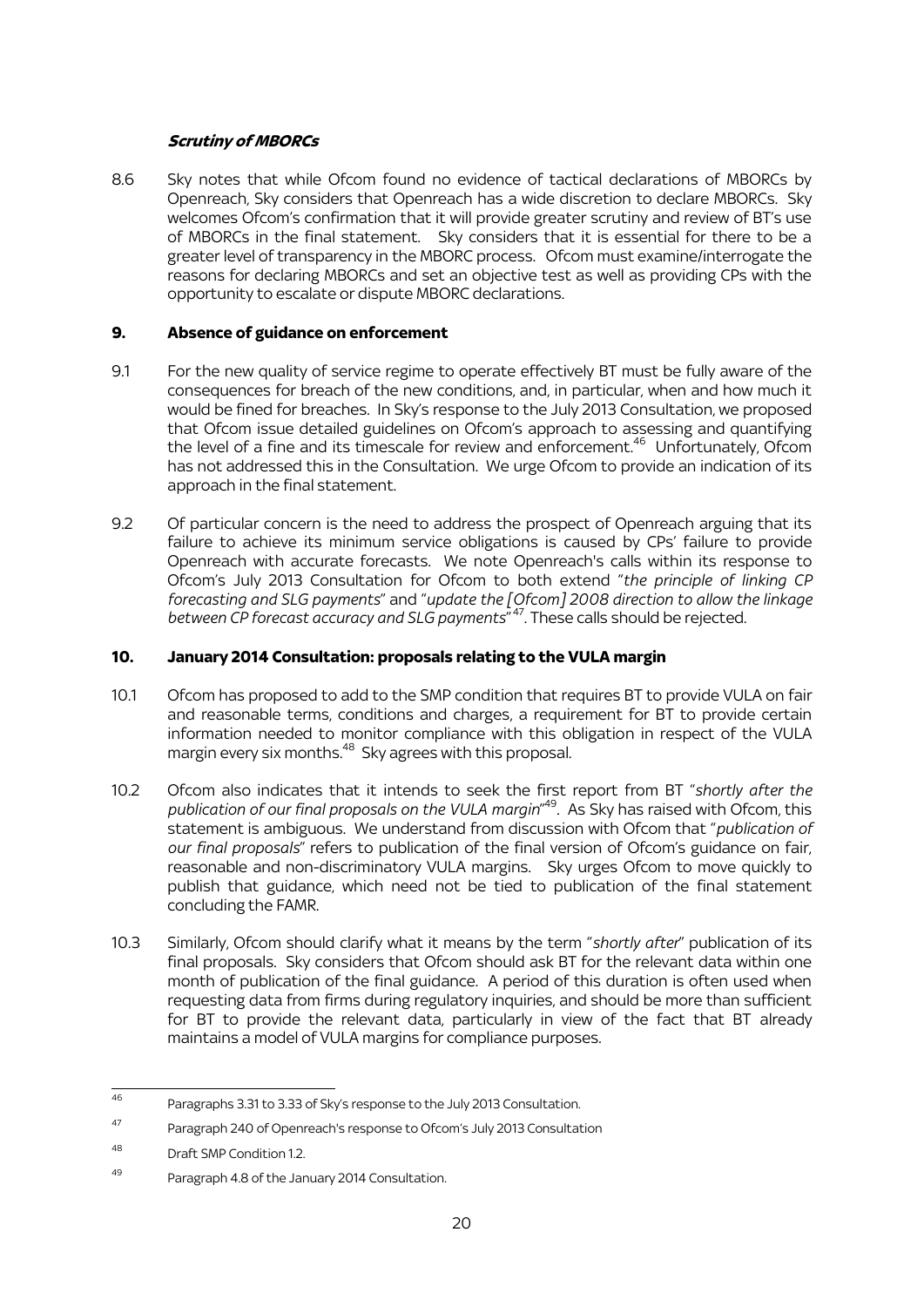10.4 Finally, Sky notes that Ofcom does not propose to include a specific power to require BT to report on request outside of the biannual reports and instead proposes to rely on its section 135 information gathering powers.<sup>50</sup> Sky considers that Ofcom should reconsider this position and include a specific SMP condition to enable it to require BT to report on request, or issue a direction to this effect, over and above the s.135 process as this would strengthen Ofcom's enforcement options.

**Sky** February 2014

 $\overline{a}$ <sup>50</sup> *Ibid*.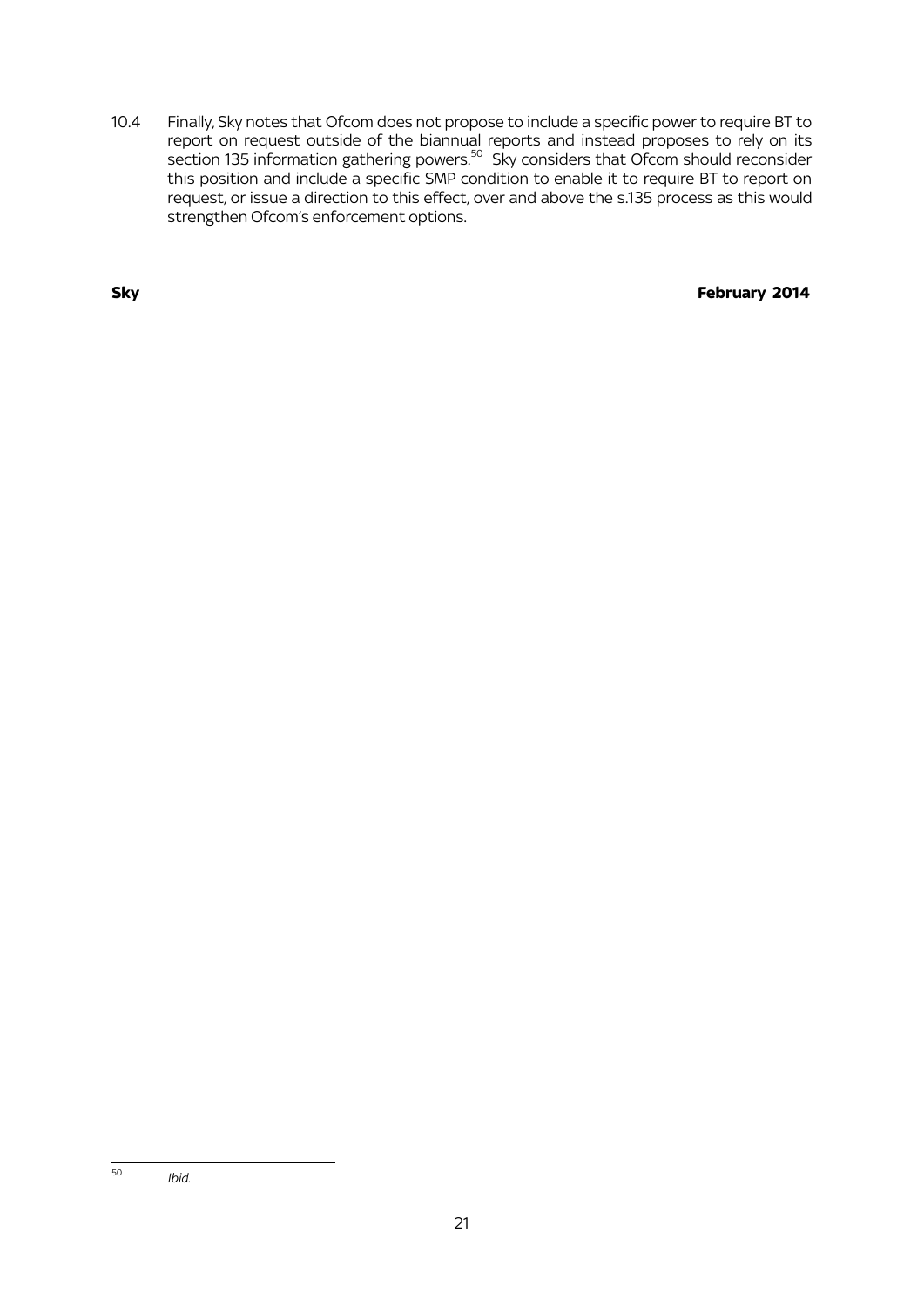### **Annex 1**

### **Comments on Openreach's response to the July 2013 Consultation**

- A.1. Openreach's response to Ofcom's July 2013 Consultation, makes a number of assertions in relation to service quality issues that do not withstand scrutiny. These include the following, which are discussed further below.
	- it is "*virtually impossible to forecast the type of [fault] event, circumstances and incidents that cause most faults, it is even more difficult to forecast the engineering skills required*  to fix the fault on the day"<sup>51</sup>;
	- Openreach *"only has 18 hours, up to 6.00pm the next day to fix the fault" that was*  reported up to midnight on the preceding day<sup>52</sup>;
	- "*the challenge of completing repairs on time is exacerbated by the fact that many jobs*  require engineers with specialist skill sets<sup>"53</sup>; and
	- "*an upper threshold of the best possible service or 'glass ceiling' will always exist*" 54 .
- A.2. Openreach argues that "service" is fully defined by a set of key elements in what it refers to as "*the service equation*" 55 .
- A.3. A key omission from Openreach's "service equation" is the inclusion of any reference, evidence, or analysis of productivity or preferably net labour productivity<sup>56</sup>. . Net productivity is a critical parameter to understand and actively manage in any field workforce. By not including any consideration of net productivity, Openreach are treating it as a constant, and are therefore mandating that increased demand results in higher resource and cost levels. We would consider net productivity to be both variable and controllable, and indeed this has been one of the key levers for performance improvement in the Sky field workforce over the last 5 years. We consider the implicit assumption that net productivity is constant to be a fundamental flaw in Openreach's description of "*the service equation*".

### *The role of demand volatility*

A.4. In its discussion of "*the service equation*", Openreach makes much of the contribution of "*demand volatility*" driven both by unpredictable fault repairs and weather. Table 1 in Openreach's submission highlights that ELFs contribute over seven times more faults than in-life failures for MPF. However, ELFs, by their very nature, will typically occur following work done by Openreach itself and are hence quite predictable and addressable. Of

- <sup>53</sup> Paragraph 70.
- <sup>54</sup> Paragraph 80.
- <sup>55</sup> Paragraph 17.

į <sup>51</sup> Paragraph 47. (All paragraph references in this annex are to Openreach's response to Ofcom's July 2013 Consultation.)

<sup>52</sup> Paragraph 40.

<sup>56</sup> "Net labour productivity" can be and is defined by organisations in a number of different ways. The most revealing and hence most useful and most easily comparable measure for field force personnel is the productive time of an engineer spent in front of the customer divided by the total time the engineer is employed. This is the measure used for management within Sky. Often productivity figures are inflated by first reducing the denominator (the gross time an engineer is employed) through deducting factors such as sick time, training time, etc. and then inflating the numerator (the productive time spent with the customer) through including factors such as time spent in the van planning the visit, time contacting or discussing the visit with the customer, etc. All such "refinements" to the measure of net productivity both obfuscate the measure and diminish the various opportunities able to be worked on to directly increase the engineer's productivity with the customer.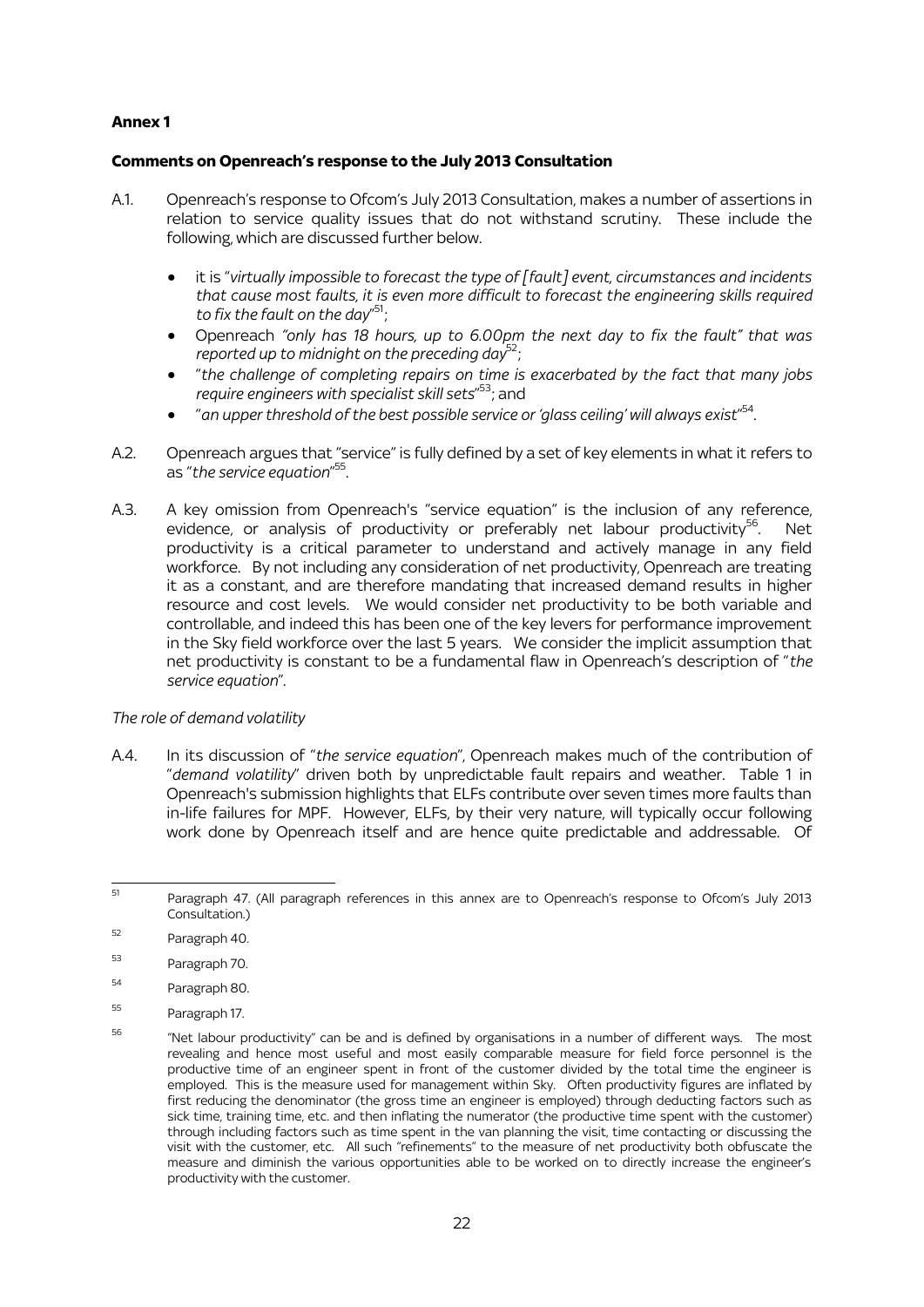concern is the fact that the number of ELFs has been increasing, which directly reflects on the quality and error proofing in the work of Openreach's engineers.

A.5. Whilst Sky agrees that specific instances and types of inclement weather can be difficult to predict, Openreach notes that in reality its network is affected by a broad range of weather event types. Statistically, a broader range of weather conditions and events will display a far smoother incidence profile, and should therefore generate a far more predictable fault demand profile than Openreach suggests.

### *Openreach "only has 18 hours, up to 6.00pm the next day to fix the fault" that was reported up to midnight on the preceding day<sup>57</sup>*

A.6. The claim that faults reported up to midnight provide Openreach with as little as 18 hours to repair them is factually incorrect. Service Maintenance Level 2 (that which applies to MPF faults) is defined on the Openreach web site as being offered "*Monday to Saturday 8am – 6pm excluding Public and Bank Holidays*". Thus any fault reported after 6pm will be treated as if it was reported at 8am on the following working day.

*The challenge of completing repairs on time is exacerbated by the fact that many jobs require engineers with specialist skill sets*

- A.7. Openreach's reports to the OTA suggest that it has on average an intake of about 65.000 faults per week, of many different types. It is Sky's experience that in all large demand volumes, the distribution of fault types will follow a 'Pareto' profile, with large numbers of 'standard' or 'routine' work (and therefore skills required) and small numbers of specialist tasks. The Openreach statement implies that an engineer arriving on site to fix a fault is as likely to need to replace a telegraph pole as a face plate, which we consider to be implausible. It would be useful for Openreach to provide a Pareto breakdown of volume by job types to substantiate this, and validate that the vast majority of its work profile is of a 'standard' nature, with a predictable, non-specialist skill requirement.
- A.8. The same will hold true for job durations. Clearly these will vary, but when averaged out at normal levels of productivity, they are fairly predictable. More important is the question of how well Openreach organises itself to deal with the variability it faces. Multiskilling would be a strategy to address fault variability and team based work movement/sharing a strategy for dealing with job duration variability. It should be for Openreach to provide evidence of the problem and how its management to address the challenge, represents best practice.
- A.9. Openreach states that many jobs require specialist skills. This is an extension of the claim of unpredictability of job type. The frequency of such jobs must be low compared with the majority. With proper analysis Openreach should be shaping the design of its skills mix and geographic deployment to match the distribution of job types and volumes. It should look to the opportunity to improve that analysis and internal organisation if it finds it is unable to respond to the demand – rather than simply claiming that an improvement requires more resources.

# *"Glass ceilings" on service delivery*

A.10. Table 2 of Openreach's submission lists key factors that "*establish*" a "*Glass Ceiling*" that Openreach claims constrains its ability to improve both fault repairs and provisions beyond predetermined percentages. Nothing in its list is truly fixed and Openreach has proven this itself with initiatives such as the 'R15k program' which delivered significant improvements in fault repair (as Openreach has reported to the OTA). It is disappointing

<sup>.</sup> <sup>57</sup> Paragraph 40.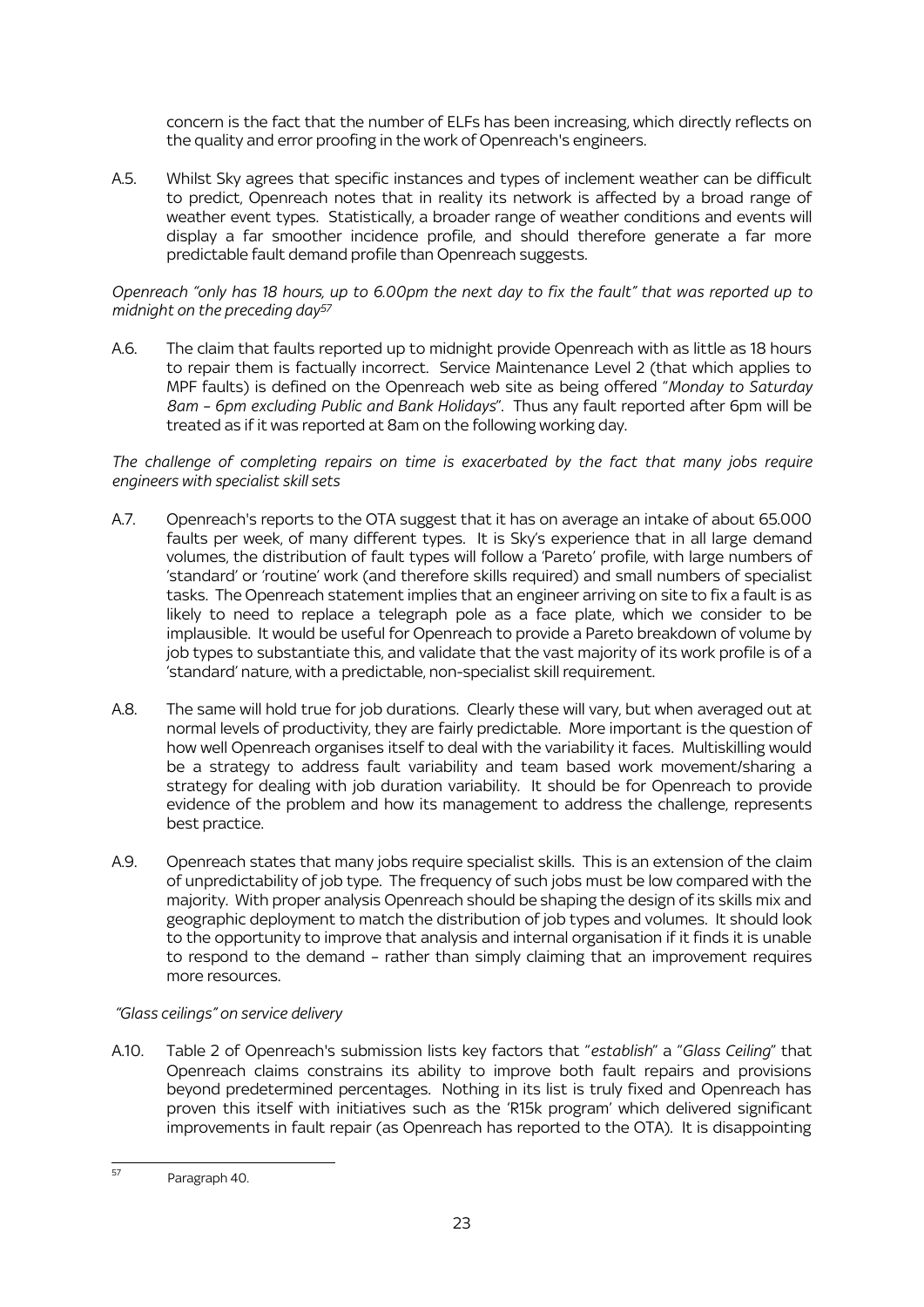that Openreach struggles as an organisation both to sustain many of the improvement initiatives and to deliver them in conjunction with others. No business operating in a competitive market would or could be satisfied with accepting the notion of a cap on its ability to improve service quality – particularly where those "ceilings" appear to be at relatively low levels - and Ofcom should not accept such a proposition from Openreach.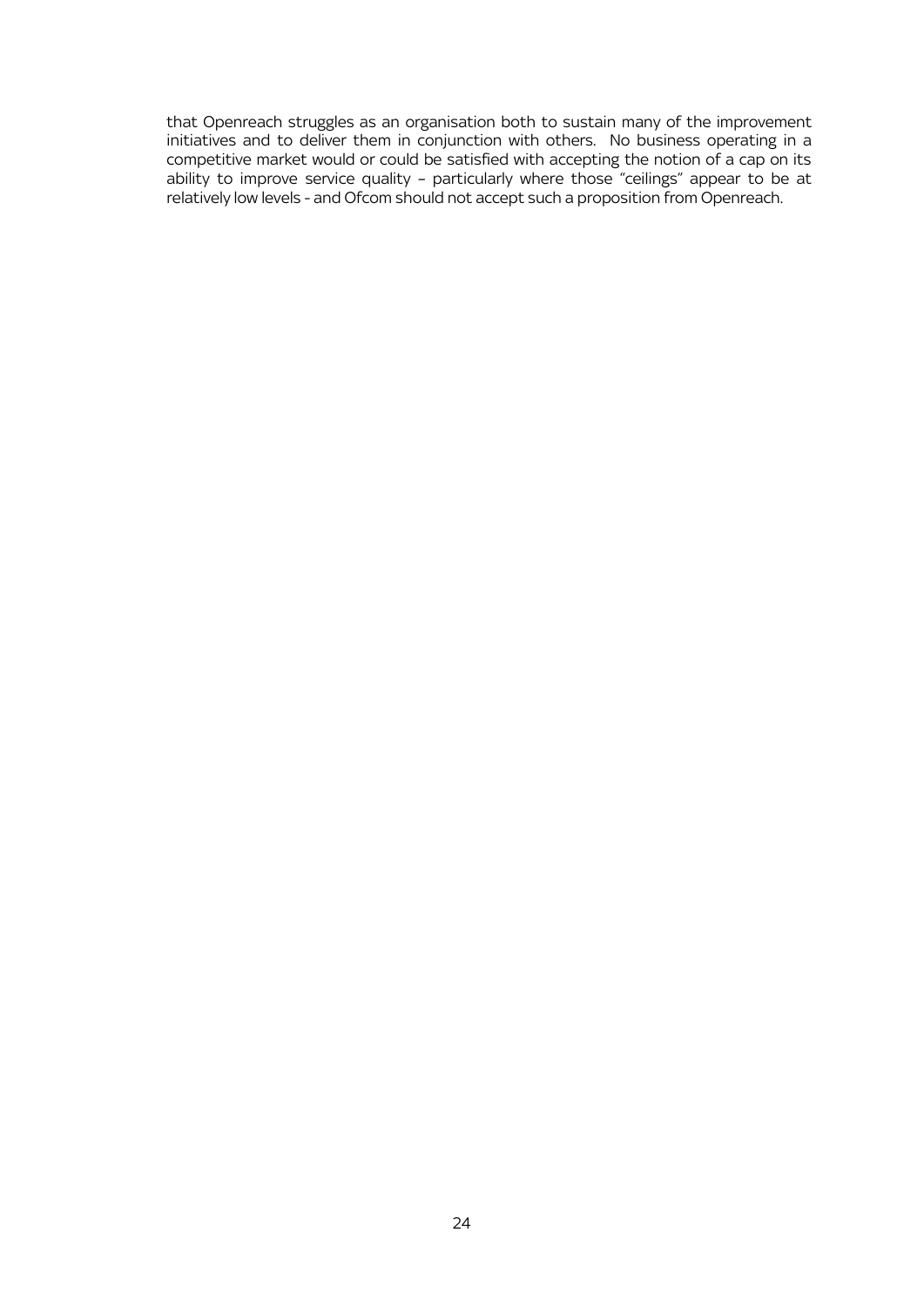**Annex 2 UK Power Networks, Business Plan (2015 – 2023), Annex 12, Business Transformation', July 2013**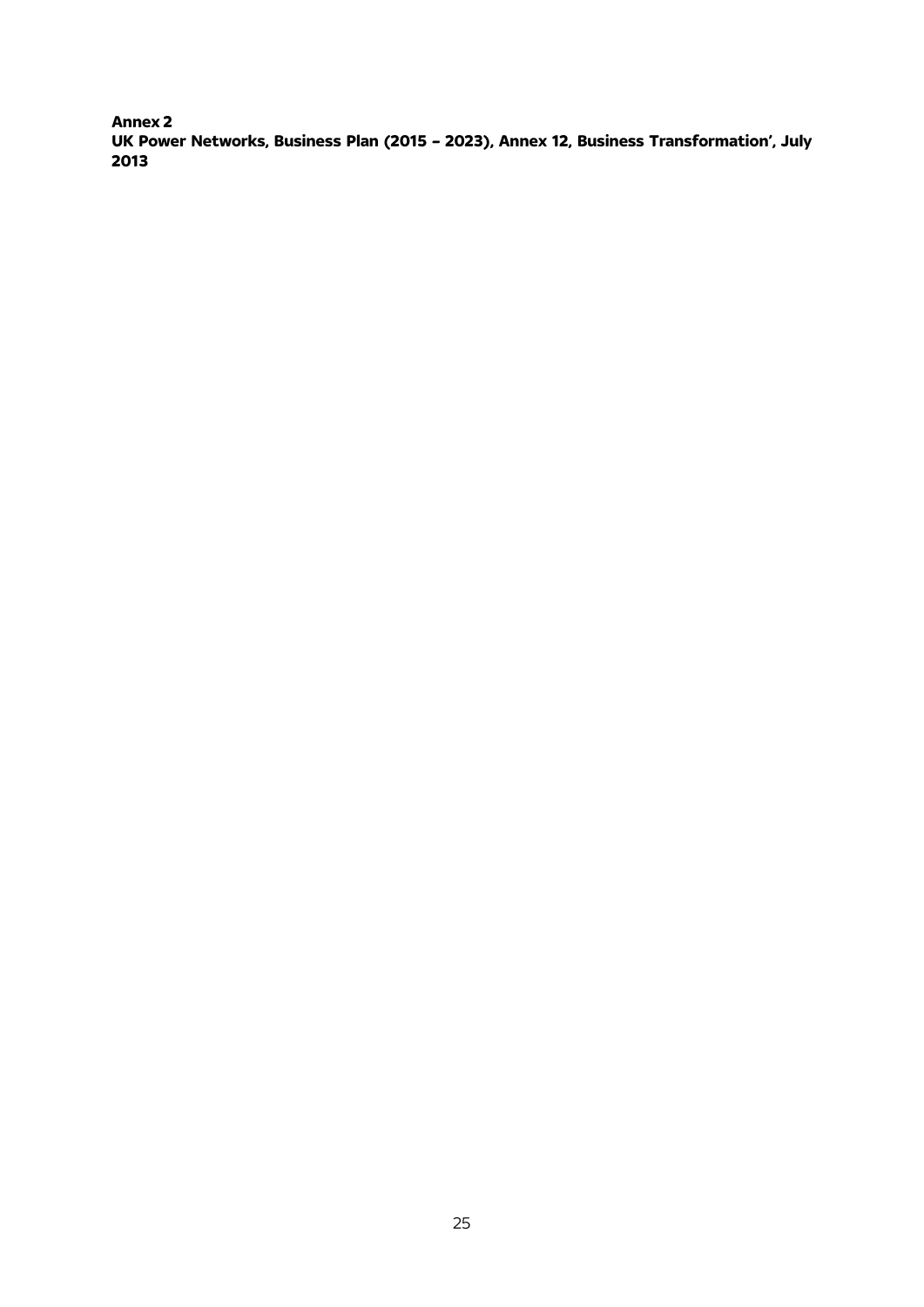**Annex 3 [Frontier Economics Report]**